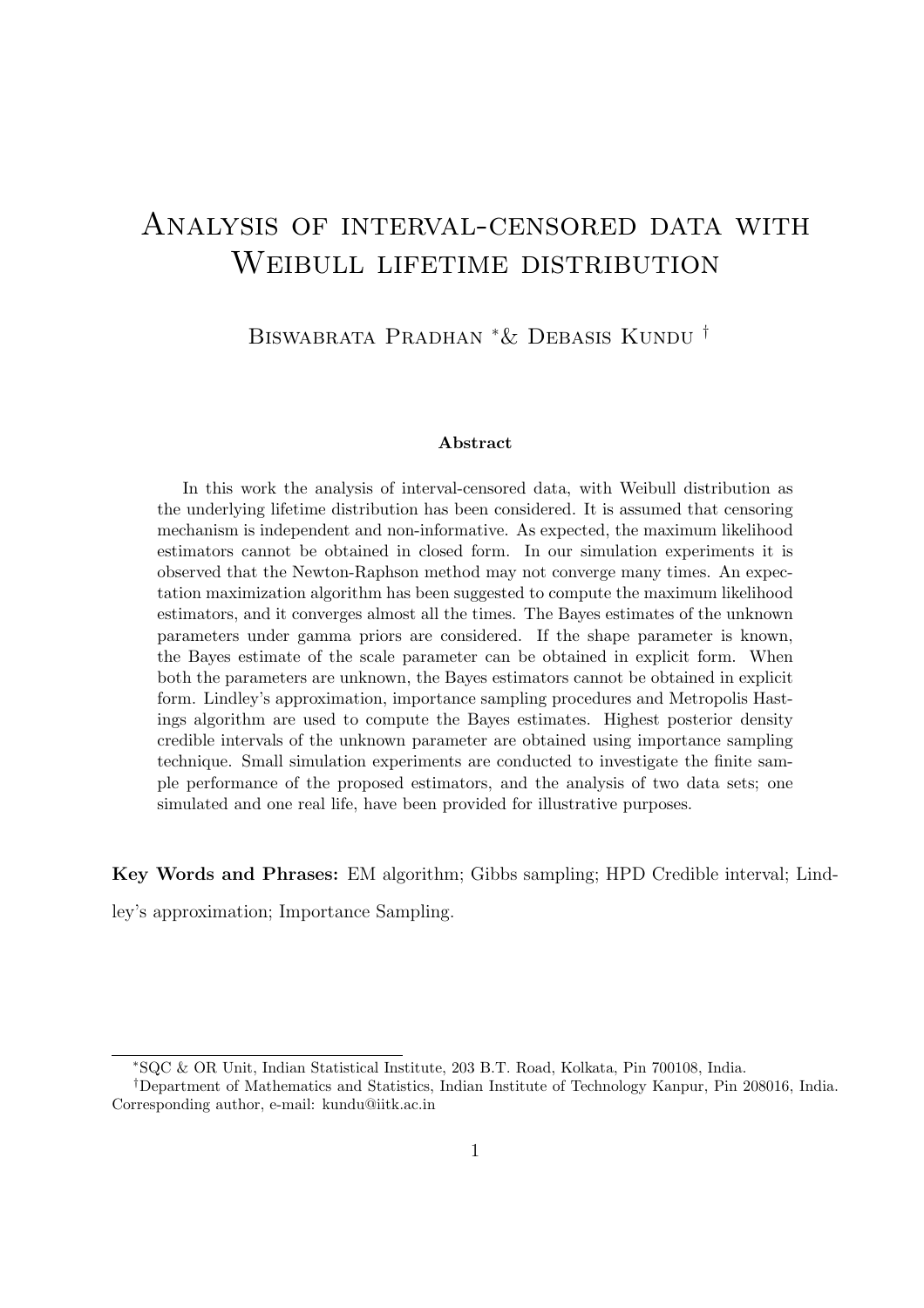### 1 INTRODUCTION

Lifetime data analysis is used in various fields for analyzing data involving the duration between two events. It is also known as event history analysis, survival data analysis, reliability analysis or time to event analysis etc. In lifetime data analysis often the data are censored. The event time is right censored, when follow-up is curtailed without observing the event. Left censoring arises when the event occurs at some unknown time prior to a known specified time point. The event time is considered to be interval censored when an event occurs within some interval of time, but the exact time of the event is unknown, see Kalbfleish and Prentice (2002) and the survey article by Gomez et al. (2004) and the references therein. Jammalamadaka and Mangalam (2003) termed it as *middle censoring*, see also Jammalamadaka and Iyer (2004) and Iyer et al. (2009) in this respect.

The interval censoring scheme can be described as follows. Suppose  $n$  identical items are put on a life test and let  $T_1, \ldots, T_n$  be the lifetime of these items. For the *i*-th item, there is a random censoring interval  $(L_i, R_i)$ , which follows some unknown bivariate distribution. Here  $L_i$  and  $R_i$  denote the left and right random end point, respectively, of the censoring interval. The life time of the *i*-th item,  $T_i$ , is observable only if  $T_i \notin [L_i, R_i]$ , otherwise it is not observable. Define  $\delta_i = I(T_i \notin [L_i, R_i])$ , then  $\delta_i = 1$  implies the observation is not censored. In that case the actual value of  $T_i$  is observed. When  $\delta_i = 0$ , only, the censoring interval  $[L_i, R_i]$  is observed. For all the *n* items, the observe data is of the form  $(y_i, \delta_i), i = 1, \ldots, n$ , where

$$
(y_i, \delta_i) = \begin{cases} (T_i, 1) & \text{if } T_i \notin [L_i, R_i] \\ ([L_i, R_i], 0) & \text{otherwise,} \end{cases}
$$
 (1)

see for example Sparling et al. (2006) or Jammalamadaka and Mangalam (2003). Note that the interval censoring is a generalization of the existing left censoring and right censoring. Examples of interval censored data arise in diverse fields, such as biology, demography, eco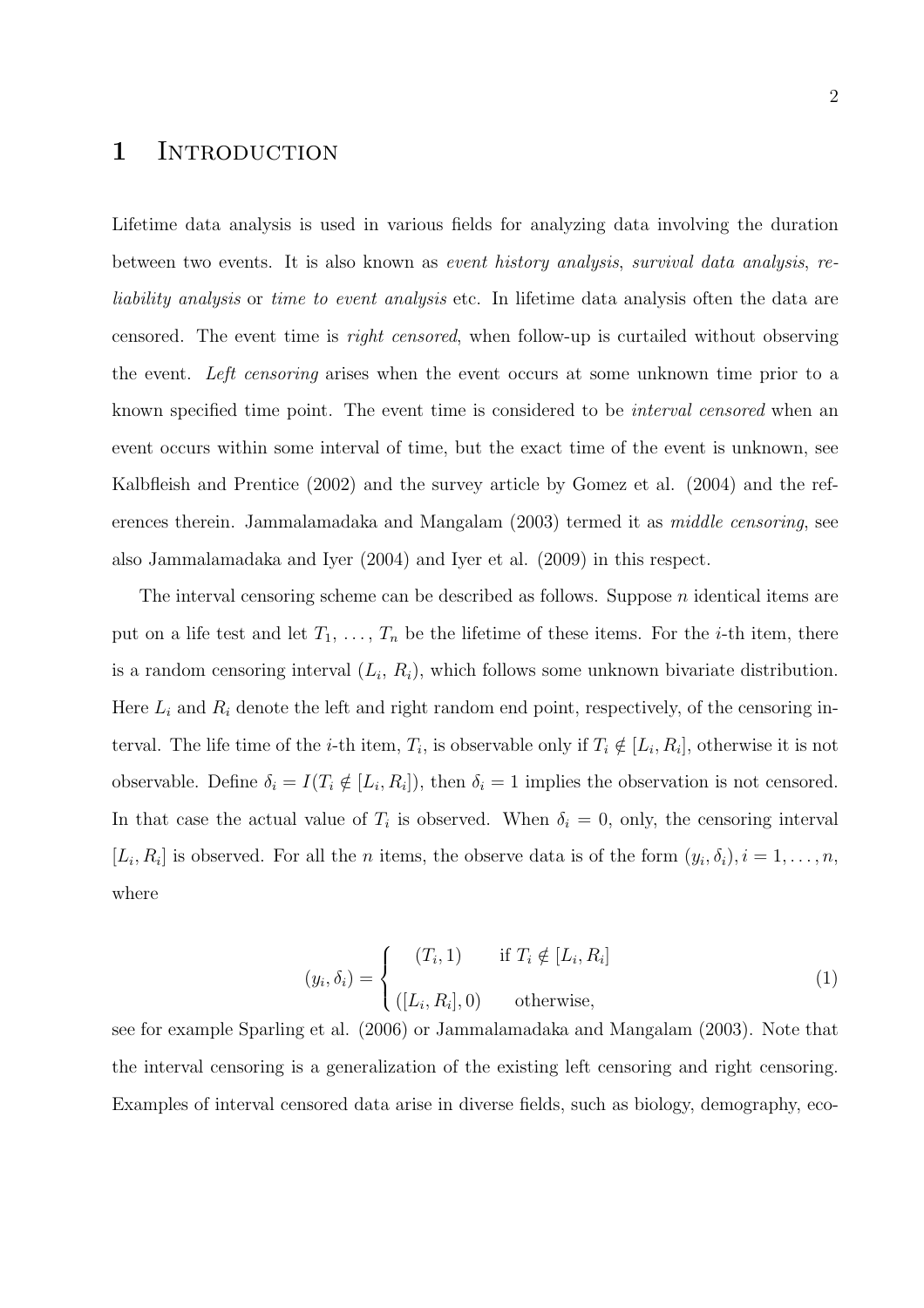nomics, engineering, epidemiology, medicine, and in public health. Several examples where interval-censored data can arise have been cited by Gomez et al. (2004), Jammalamadaka and Mangalam (2003) also provided a nice example in the sociological context.

Recently, Iyer et al. (2009) considered the analysis of interval/ middle censored data when  $T_i$ 's are exponentially distributed. Although, exponential distribution has been used quite extensively in analyzing lifetime data, but it can have only constant hazard function, and also the PDF is always a decreasing function. While analyzing one interval censored data (Example 2), it is observed that the exponential distribution may not provide a good fit to that data set.

In this work, it is assumed that  $T_1, \ldots, T_n$  are independent identically distributed  $(i.i.d.)$ Weibull random variables with the probability density function

$$
f(t; \alpha, \lambda) = \begin{cases} \alpha \lambda t^{\alpha - 1} e^{-\lambda t^{\alpha}} & \text{if } t > 0 \\ 0 & \text{if } t \le 0, \end{cases}
$$
 (2)

here  $\alpha > 0$ ,  $\lambda > 0$  are the shape and scale parameters respectively. From now on, the Weibull distribution with the PDF defined as (2) will be denoted as  $WE(\alpha, \lambda)$ . Also it is assumed that the random censoring times  $L_i$  and  $R_i$  are independent of  $T_i$ , and it does not have any information regarding the population parameters  $\alpha$  and  $\lambda$ . The assumption that the censoring mechanism is non-informative is not very uncommon in the survival or in the reliability analysis, and it happens quite naturally in many real life applications, see for example Gomez et al. (2004).

First we consider the maximum likelihood estimation (MLE) of  $\alpha$  and  $\lambda$ . It is observed that the maximum likelihood estimators (MLEs) do not exist in closed form, and they have to be obtained by solving two non-linear equations. Moreover, the standard Newton-Raphson algorithm may not even converge sometimes. Due to this reason, we have proposed to use the expectation maximization (EM) algorithm. It is observed that at each 'E' step of the EM algorithm, the corresponding 'M' step can be performed by solving a one dimensional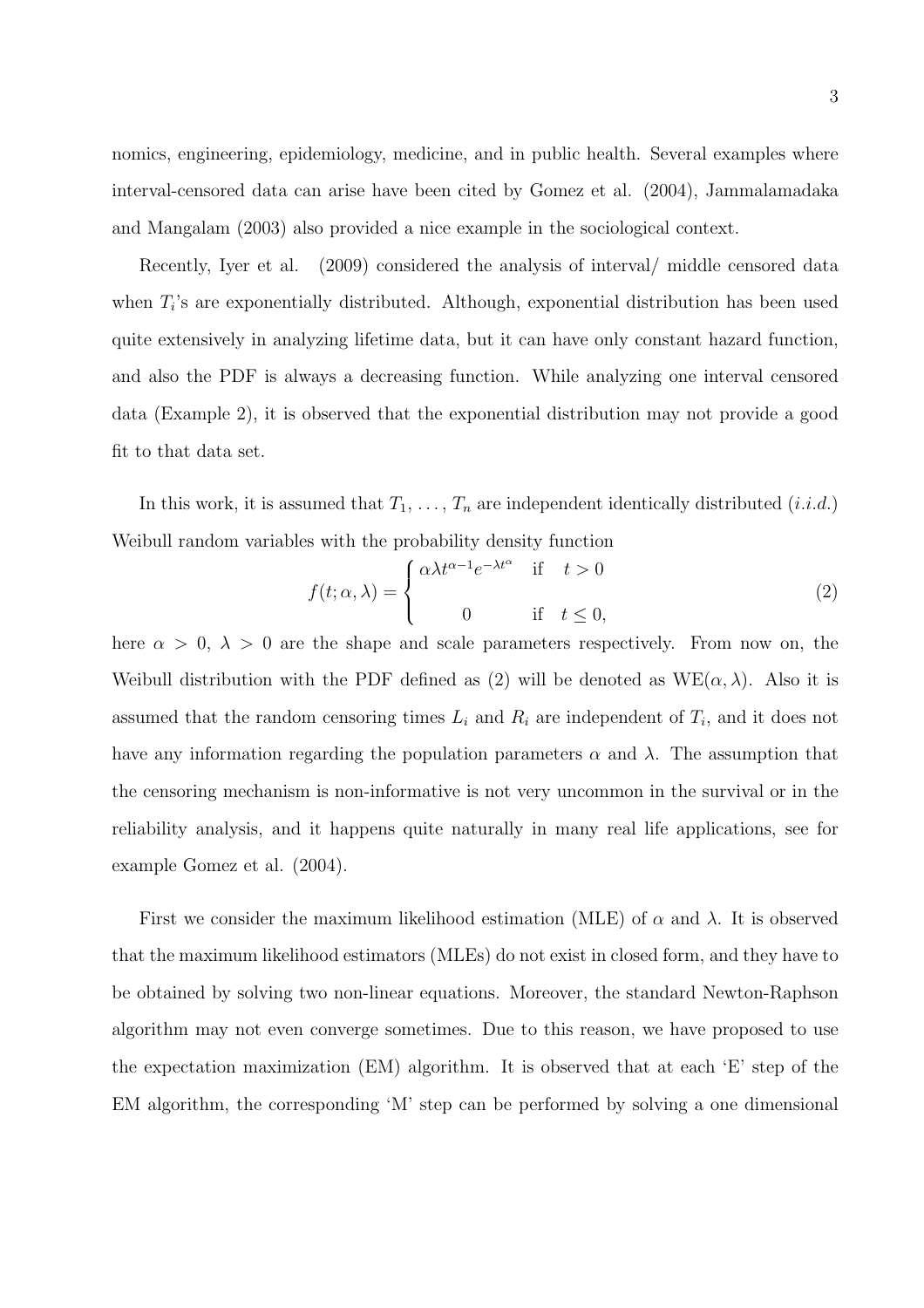optimization process, and we have provided a simple fixed point type algorithm to perform that. It is observed in our simulation experiment that EM algorithm converges almost all the times.

Next we compute the Bayes estimate of the unknown parameters under the assumption of gamma priors for both the shape and scale parameters. Note that the assumptions of gamma priors for the Weibull parameters are not very uncommon, see for example Berger and Sun (1993) or Kundu (2008). Non-informative priors also can be obtained as a special case of the gamma priors. With respect to the gamma priors, it is not possible to compute the Bayes estimates in explicit forms. They have to be obtained in terms of integrations only. We suggest to use Lindley's approximation and importance sampling procedure to compute approximate Bayes estimates. We also provide highest posterior density (HPD) credible interval for  $\alpha$  and  $\lambda$  using importance sampling procedure. We perform some simulation experiments to see the performance of the different estimators, and analyze two data sets for illustrative purposes.

Rest of the paper is organized as follows. We provide the MLEs in Section 2. The Bayes estimation of the unknown parameters is discussed in Section 3. Simulation results are presented in Section 4. Two data sets are analyzed in Section 5. Finally we conclude the paper in Section 6.

## 2 MAXIMUM LIKELIHOOD ESTIMATOR

In this section we provide the MLEs of  $\alpha$  and  $\lambda$ . It is assumed that the observed data is as follows.

$$
(T_1, 1), \ldots (T_{n_1}, 1), ([L_{n_1+1}, R_{n_1+1}], 0), \ldots, ([L_{n_1+n_2}, R_{n_1+n_2}], 0).
$$
 (3)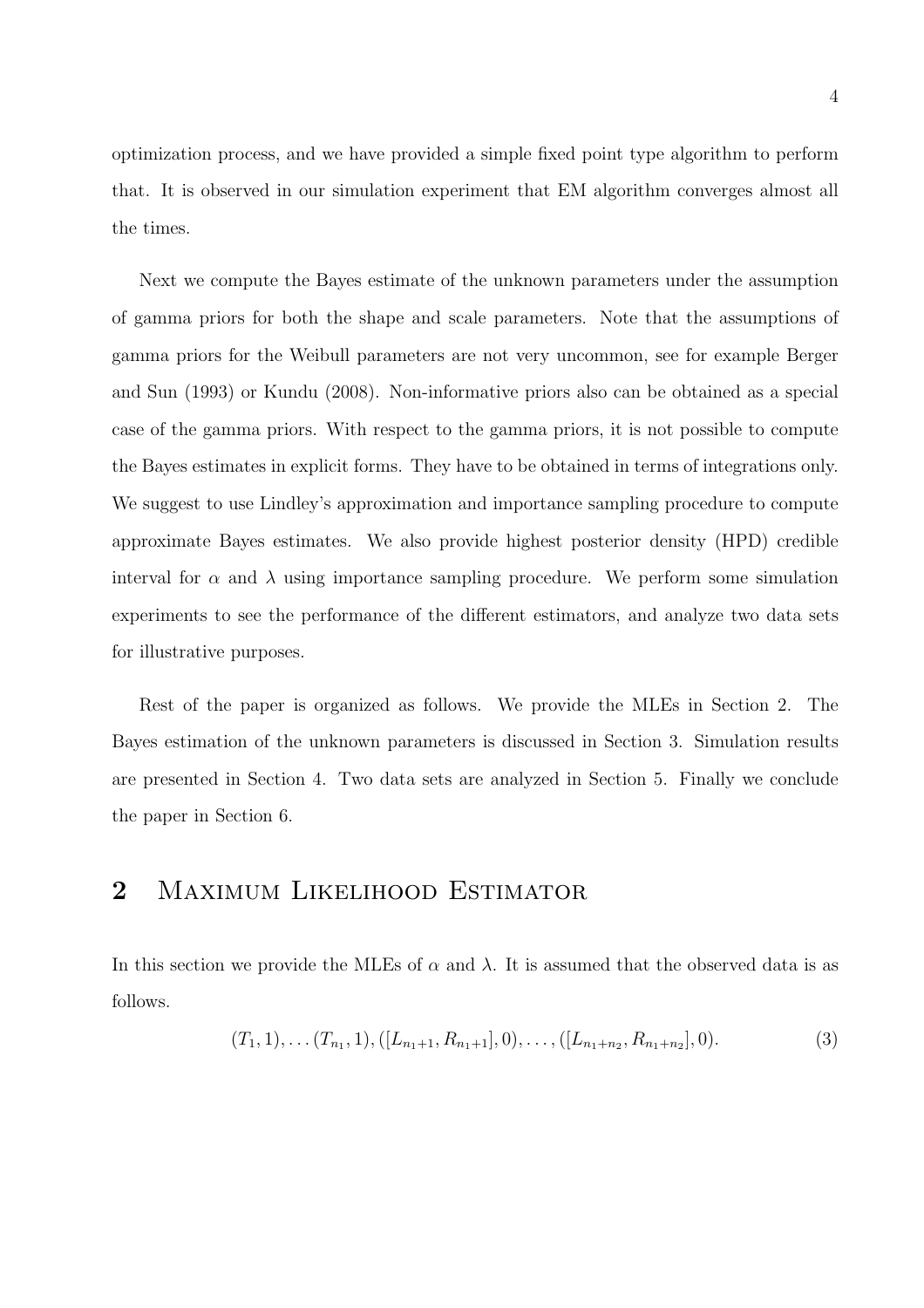5

Here  $n_1$  and  $n_2$ , denote the number of uncensored and censored observations, respectively, and  $n_1 + n_2 = n$ . Based on the assumptions as described in the previous section, the likelihood function can then be written as

$$
L(\alpha, \lambda|data) = c\alpha^{n_1} \lambda^{n_1} \prod_{i=1}^{n_1} t_i^{\alpha-1} e^{-\lambda \sum_{i=1}^{n_1} t_i^{\alpha}} \prod_{i=n_1+1}^{n_1+n_2} \left( e^{-\lambda t_i^{\alpha}} - e^{-\lambda r_i^{\alpha}} \right).
$$
 (4)

Here c is the normalizing constant independent of  $\alpha$  and  $\lambda$ . The log-likelihood function becomes

$$
\ln L(\alpha, \lambda | data) = l(\alpha, \lambda) = \ln c + n_1 \ln \alpha + n_1 \ln \lambda + (\alpha - 1) \sum_{i=1}^{n_1} \ln t_i - \lambda \sum_{i=1}^{n_1} t_i^{\alpha}
$$

$$
+ \sum_{i=n_1+1}^{n_1+n_2} \ln \left( e^{-\lambda t_i^{\alpha}} - e^{-\lambda r_i^{\alpha}} \right). \tag{5}
$$

The corresponding normal equations can be written as;

$$
\frac{\partial l(\alpha,\lambda)}{\partial \alpha} = \frac{n_1}{\alpha} + \sum_{i=1}^{n_1} \ln t_i - \lambda \sum_{i=1}^{n_1} t_i^{\alpha} \ln t_i + \lambda \sum_{i=n_1+1}^{n_1+n_2} \frac{r_i^{\alpha} e^{-\lambda r_i^{\alpha}} \ln r_i - l_i^{\alpha} e^{-\lambda l_i^{\alpha}} \ln l_i}{e^{-\lambda l_i^{\alpha}} - e^{-\lambda r_i^{\alpha}}} = 0 \quad (6)
$$

$$
\frac{\partial l(\alpha,\lambda)}{\partial \lambda} = \frac{n_1}{\lambda} - \sum_{i=1}^{n_1} t_i^{\alpha} + \sum_{i=n_1+1}^{n_1+n_2} \frac{r_i^{\alpha} e^{-\lambda r_i^{\alpha}} - l_i^{\alpha} e^{-\lambda l_i^{\alpha}}}{e^{-\lambda l_i^{\alpha}} - e^{-\lambda r_i^{\alpha}}} = 0. \tag{7}
$$

The MLEs of  $\alpha$  and  $\lambda$  are obtained by solving (6) and (7) simultaneously. It is immediate that explicit solutions cannot be obtained from the above equations. Moreover, they cannot be reduced further, like Type-I, Type-II or progressive censoring cases. We need to apply a suitable numerical technique to solve the two non-linear equations. One may use Newton-Raphson or Gauss-Newton methods or their variants to solve these. The observed information matrix is given by

$$
I(\alpha,\lambda) = \begin{pmatrix} U & V \\ V & W \end{pmatrix},
$$

where the explicit expressions of  $U, V$  and  $W$  are provided in the Appendix. The observed information matrix may be used to construct the asymptotic confidence intervals of the unknown parameters. We have performed some simulation experiments to compute the MLEs using standard Newton-Raphson algorithm with different model parameters (the details are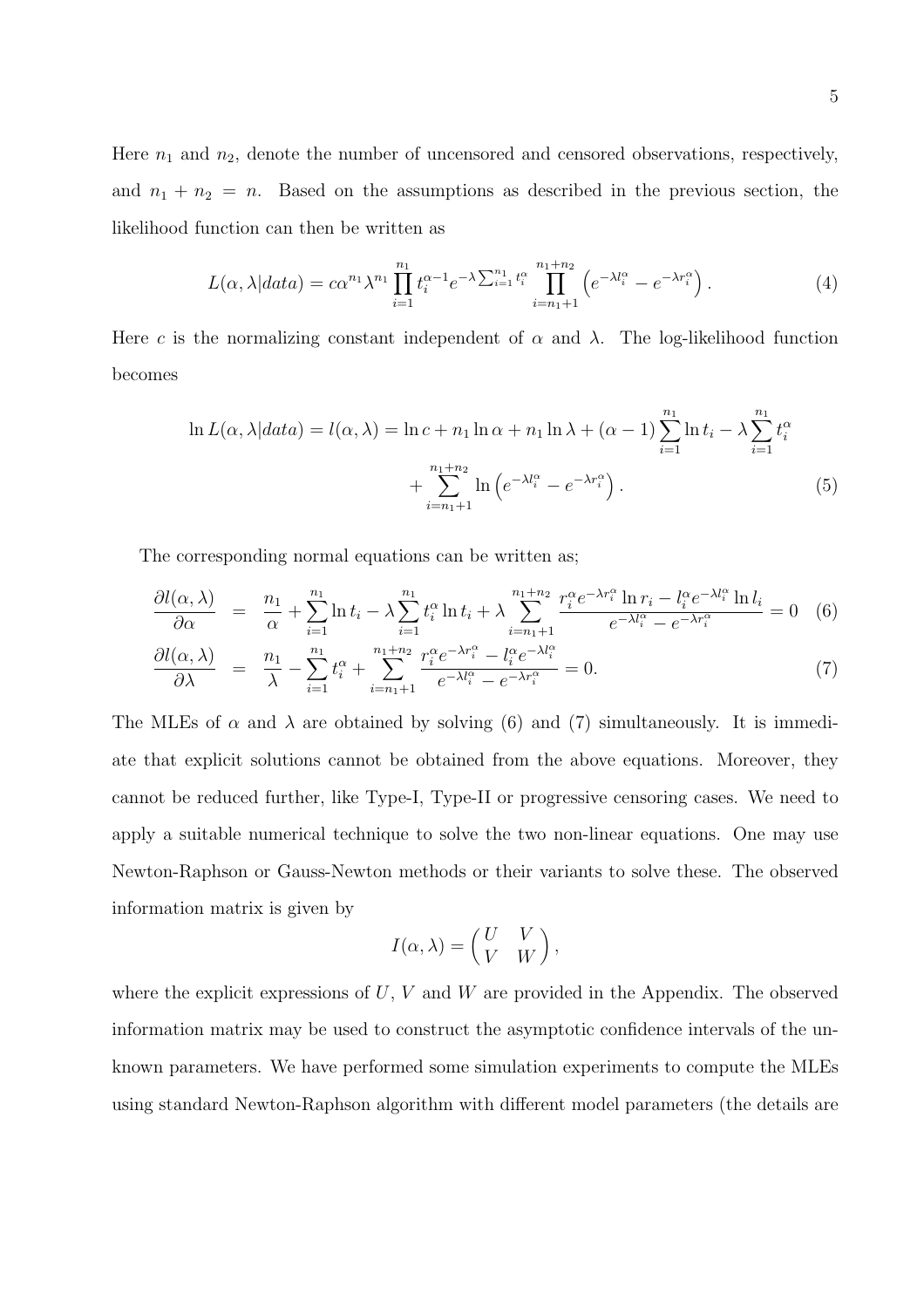provided in the simulation section), and it is observed that the iteration converges between 82% to 85% of the times. Due to this reason we have proposed to use the following EM algorithm, and it is observed in our simulation experiments that it has a convergence rate almost 100% of the times.

#### 2.1 EM ALGORITHM

We propose to use the EM algorithm to compute the MLEs of  $\alpha$  and  $\lambda$ . In implementing the EM algorithm, we need to treat this problem as a missing value problem. The EM algorithm has two steps. The first step is the 'E'-step, where the 'pseudo-likelihood' function is formed from the likelihood function, by replacing the missing observations with their corresponding expected values. The second step of the EM algorithm is the 'M'-step, where the 'pseudolikelihood' function is maximized to compute the parameters for the next iteration.

E-step: Suppose the censored observations are denoted by  $\{Z_i; i = n_1 + 1, \ldots, n_1 + n_2\}$ , then the pseudo likelihood function takes the form

$$
L_c(\alpha, \lambda) = \alpha^n \lambda^n \prod_{i=1}^{n_1} t_i^{\alpha - 1} \prod_{i=n_1+1}^{n_1+n_2} z_i^{\alpha - 1} \times e^{-\lambda (\sum_{i=1}^{n_1} t_i^{\alpha} + \sum_{i=n_1+1}^{n_1+n_2} z_i^{\alpha})},
$$
\n(8)

where for  $i = n_1 + 1, \dots, n_1 + n_2$ ,

$$
z_i = E(T|L_i < T < R_i) = \frac{\int_{L_i}^{R_i} \alpha \lambda x^{\alpha} e^{-\lambda x^{\alpha}} dx}{e^{-\lambda L_i^{\alpha}} - e^{-\lambda R_i^{\alpha}}}.\tag{9}
$$

The pseudo log-likelihood function becomes

$$
l_c(\alpha, \lambda) = n \ln \alpha + n \ln \lambda + (\alpha - 1) \left( \sum_{i=1}^{n_1} \ln t_i + \sum_{i=n_1+1}^{n_1+n_2} \ln z_i \right) - \lambda \left( \sum_{i=1}^{n_1} t_i^{\alpha} + \sum_{i=n_1+1}^{n_1+n_2} z_i^{\alpha} \right). \tag{10}
$$

M-step: It involves maximization of pseudo log-likelihood function (10) with respect to  $\alpha$ and  $\lambda$  to compute the next iterates. Let  $(\alpha^{(k)}, \lambda^{(k)})$  be the estimate of  $(\alpha, \lambda)$  at the k-th stage of the EM algorithm, then  $(\alpha^{(k+1)}, \lambda^{(k+1)})$  can be obtained by maximizing

$$
l_c^*(\alpha, \lambda) = n \ln \alpha + n \ln \lambda + (\alpha - 1) \left( \sum_{i=1}^{n_1} \ln t_i + \sum_{i=n_1+1}^{n_1+n_2} \ln z_i(\alpha^{(k)}, \lambda^{(k)}) \right)
$$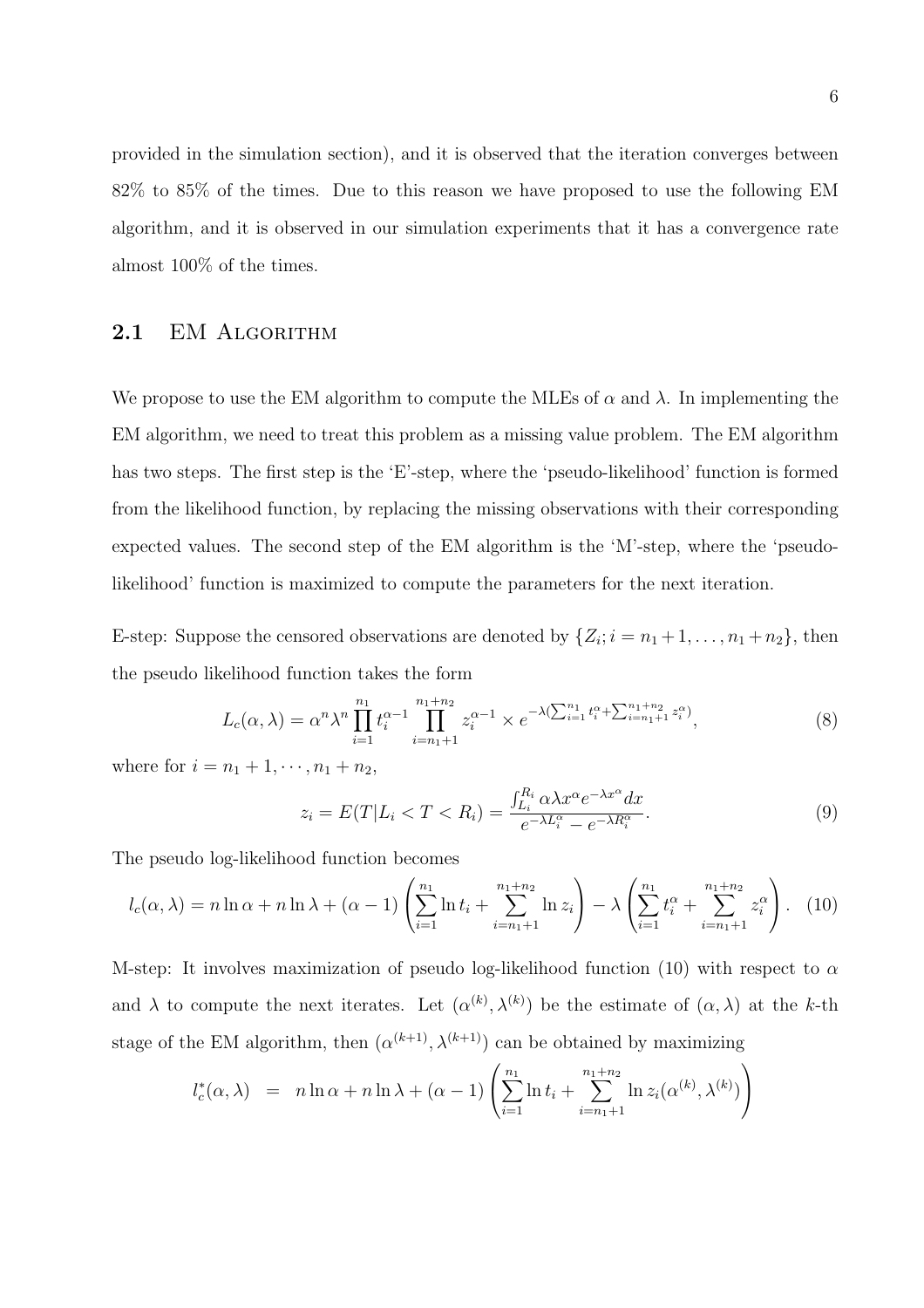$$
-\lambda \left( \sum_{i=1}^{n_1} t_i^{\alpha} + \sum_{i=n_1+1}^{n_1+n_2} z_i^{\alpha} (\alpha^{(k)}, \lambda^{(k)}) \right), \tag{11}
$$

with respect to  $\alpha$  and  $\lambda$ , where  $z_i(\alpha^{(k)}, \lambda^{(k)})$  can be obtained from (9) by replacing  $(\alpha, \lambda)$ with  $(\alpha^{(k)}, \lambda^{(k)})$ . Note that for fixed  $\alpha$ , the maximum of  $l_c^*(\alpha, \lambda)$  with respect to  $\lambda$  occurs at  $\lambda^{(k+1)}(\alpha)$ , where

$$
\lambda^{(k+1)}(\alpha) = \frac{n}{\sum_{i=1}^{n_1} t_i^{\alpha} + \sum_{i=n_1+1}^{n_1+n_2} z_i^{\alpha}(\alpha, \lambda^{(k)})}.
$$
(12)

Clearly, for a given  $\alpha$ ,  $\lambda^{(k+1)}(\alpha)$  is unique and it maximizes (11). Then  $\alpha^{(k+1)}$  can be obtained by maximizing  $l_c^*(\alpha, \lambda^{(k+1)}(\alpha))$ , the 'pseudo-profile log-likelihood function', with respect to  $\alpha$ . Using similar argument as in Theorem 2 of Kundu (2008), it can be shown that  $l_c^*(\alpha, \lambda^{(k+1)}(\alpha))$  is an unimodal function of  $\alpha$ , with an unique mode. Therefore, if  $\alpha^{(k+1)}$ maximizes  $l_c^*(\alpha, \lambda^{(k+1)}(\alpha))$ , then  $\alpha^{(k+1)}$  is unique. If  $\alpha^{(k+1)}$  maximizes  $l_c^*(\alpha, \lambda^{(k+1)}(\alpha))$ , then it is immediate that  $(\alpha^{(k+1)}, \lambda^{(k+1)}(\alpha^{(k+1)}))$  maximizes  $l_c^*(\alpha, \lambda)$ , as

$$
l_c^*(\alpha, \lambda) \le l_c^*(\alpha, \lambda^{(k+1)}(\alpha)) < l_c^*(\alpha^{(k+1)}, \lambda^{(k+1)}(\alpha^{(k+1)}), \tag{13}
$$

and  $(\alpha^{(k+1)}, \lambda^{(k+1)}(\alpha^{(k+1)})$  is the unique maximum of (11). The maximization of  $l_c^*(\alpha, \lambda^{(k+1)}(\alpha))$ with respect to  $\alpha$  can be performed by solving a fixed point type equation

$$
g^{(k)}(\alpha) = \alpha,\tag{14}
$$

where

$$
g^{(k)}(\alpha) = n \left[ \frac{\sum_{i=1}^{n_1} t_i^{\alpha} \ln t_i + \sum_{i=n_1+1}^{n_1+n_2} z_i^{\alpha}(\alpha^{(k)}, \lambda^{(k)}) \ln z_i(\alpha^{(k)}, \lambda^{(k)})}{\sum_{i=1}^{n_1} t_i^{\alpha} + \sum_{i=n_1+1}^{n_1+n_2} z_i^{\alpha}(\alpha^{(k)}, \lambda^{(k)})} - \left( \sum_{i=1}^{n_1} \ln t_i + \sum_{i=n_1+1}^{n_1+n_2} \ln z_i(\alpha^{(k)}, \lambda^{(k)}) \right) \right]^{-1}.
$$

Therefore, simple iterative process can be used to compute  $(\alpha^{(k+1)}, \lambda^{(k+1)})$  from  $(\alpha^{(k)}, \lambda^{(k)})$ . At the k-th step, first solve (14), by using an iteration of the type  $\alpha^{[i+1]} = g^{(k)}(\alpha^{[i]})$ , the iteration continues until it converges. Once  $\alpha^{(k+1)}$  is obtained,  $\lambda^{(k+1)}$  is obtained as  $\lambda^{(k+1)}(\alpha^{(k+1)})$ .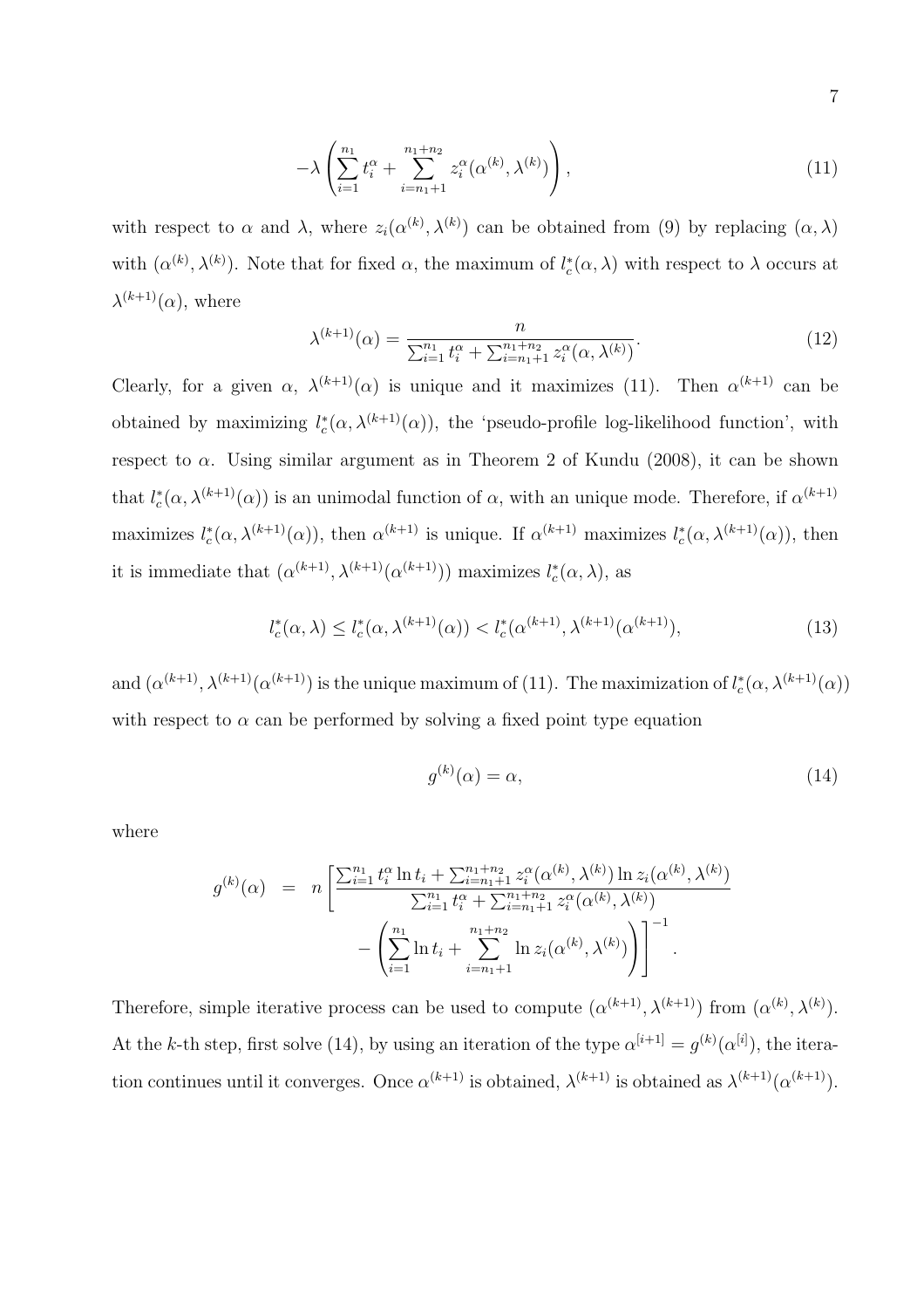## 3 Bayes Estimation

In this section we consider the Bayesian inference of  $\alpha$  and  $\lambda$ , when we have the interval censored data as in (3). First we consider the Bayes estimation of the scale parameter  $\lambda$  when the shape parameter  $\alpha$  is known and then we consider the case when both are unknown. We also consider the highest posterior density credible intervals of both the parameters. Before progressing further, first we make the prior selection.

#### 3.1 PRIOR INFORMATION

When  $\alpha$  is known, it is well known that the scale parameter has a conjugate gamma prior. Therefore, for known  $\alpha$ , gamma prior on  $\lambda$  is the most natural one. If the shape parameter is also unknown, it is well known that the Weibull distribution does not have a continuous conjugate priors, although there exists continuous-discrete joint prior distributions, see Soland (1969). Here the continuous part corresponds to the scale parameter, and the discrete part corresponds to the shape parameter. This method has been highly criticized due to its difficulty in interpretations and applications, see Kaminskiy and Krivtsov (2005). Following the approaches of Berger and Sun (1993) and Kundu (2008), when both the parameters are unknown, it is assumed that both  $\alpha$  and  $\lambda$  have gamma priors and they are independently distributed.

It is assumed that  $\alpha$  and  $\lambda$  have the following independent gamma prior distributions.

$$
\pi_1(\alpha|a,b) = f_{GA}(\alpha;a,b), \quad \alpha > 0,
$$
\n(15)

$$
\pi_2(\lambda|c, d) = f_{GA}(\lambda; c, d), \quad \lambda > 0.
$$
\n(16)

Here for  $\beta > 0$  and  $\theta > 0$ ,

$$
f_{GA}(x; \beta, \theta) = \frac{\theta^{\beta}}{\Gamma(\beta)} x^{\beta - 1} e^{-\theta x}, \quad x > 0,
$$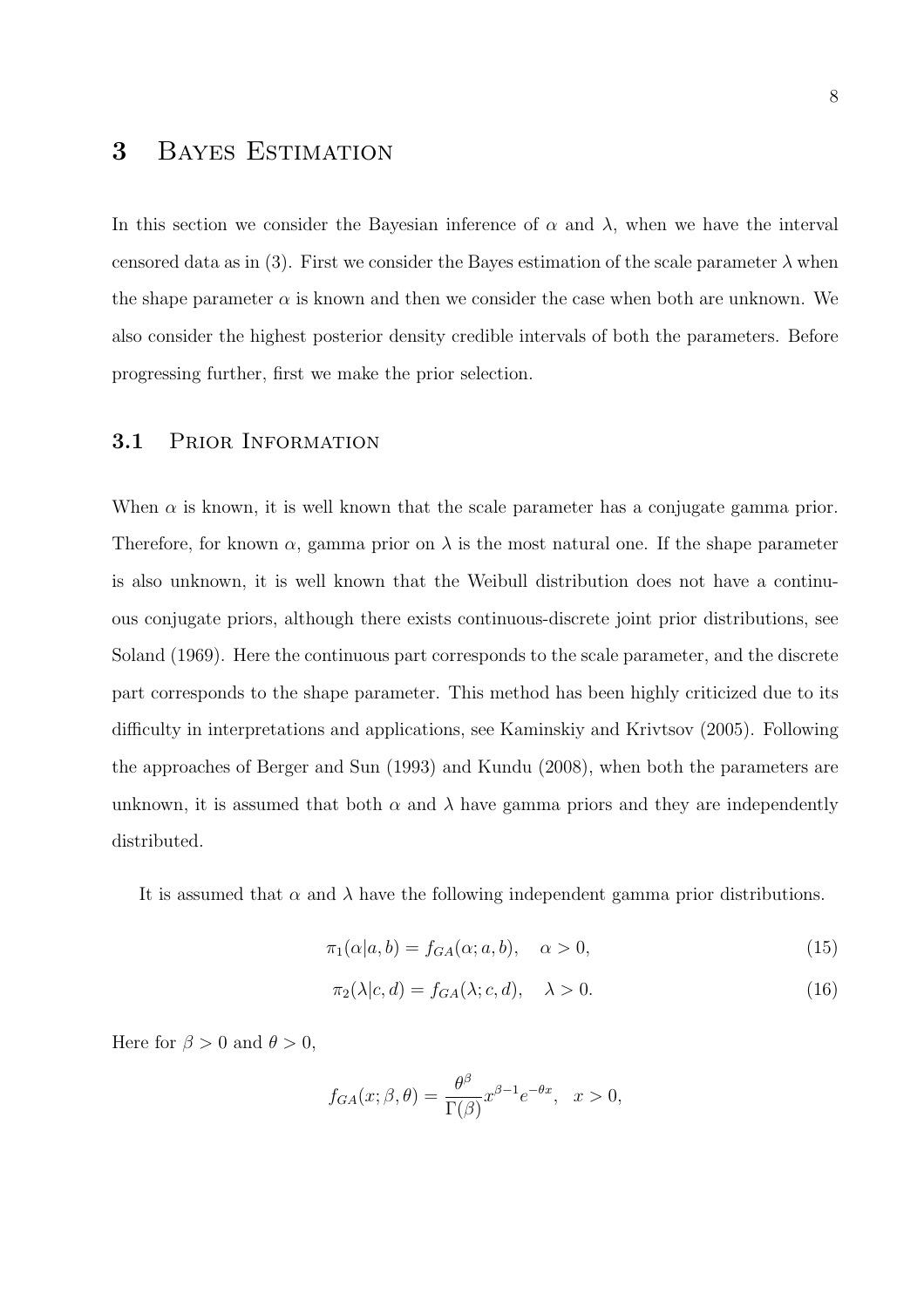and it will be denoted by gamma $(\beta, \theta)$ . Here all the hyper parameters a, b, c and d are assumed to be known.

#### 3.2 SHAPE PARAMETER KNOWN

Here we obtain the Bayes estimate of  $\lambda$  when  $\alpha$  is known. Based on the observed sample, the likelihood function is given by

$$
L(\alpha, \lambda|data) = c\alpha^{n_1} \lambda^{n_1} \prod_{i=1}^{n_1} t_i^{\alpha - 1} e^{-\lambda \sum_{i=1}^{n_1} t_i^{\alpha}} \prod_{i=n_1+1}^{n_1+n_2} \left(1 - e^{-\lambda v_i}\right) e^{-\lambda \sum_{i=n_1+1}^{n_1+n_2} l_i^{\alpha}},\tag{17}
$$

where  $v_i = r_i^{\alpha} - l_i^{\alpha}$ .

As in Iyer et al. (2009), by a slight abuse of notation, writing  $v_i = v_{n_1+i}$  and  $l_i = l_{n_1+i}$  we can write (17) as

$$
L(\alpha, \lambda|data) = c\alpha^{n_1} \lambda^{n_1} \prod_{i=1}^{n_1} t_i^{\alpha - 1} e^{-\lambda \sum_{i=1}^{n_1} t_i^{\alpha}} \prod_{i=1}^{n_2} \left( 1 - e^{-\lambda v_i} \right) e^{-\lambda \sum_{i=1}^{n_2} l_i^{\alpha}}, \tag{18}
$$

Based on the prior (16), the posterior distribution of  $\lambda$  is given by

$$
\pi(\lambda|\alpha, data) = \frac{L(\alpha, \lambda|data)\pi_2(\lambda|c, d)}{\int_0^\infty L(\alpha, \lambda|data)\pi_2(\lambda|c, d)d\lambda} \n= \frac{\lambda^{n_1+c-1}e^{-\lambda(d+\sum_{i=1}^{n_1}t_i^\alpha + \sum_{i=1}^{n_2}l_i^\alpha)}\prod_{i=1}^{n_2}(1 - e^{-\lambda v_i})}{\int_0^\infty \lambda^{n_1+c-1}e^{-\lambda(d+\sum_{i=1}^{n_1}t_i^\alpha + \sum_{i=1}^{n_2}l_i^\alpha)}\prod_{i=1}^{n_2}(1 - e^{-\lambda v_i})d\lambda}.
$$
\n(19)

To simplify (19), we use the expansion

$$
\prod_{i=1}^{n_2} (1 - e^{-\lambda v_i}) = \sum_{P_j} (-1)^{|P_j|} e^{-\lambda (v.P_j)},\tag{20}
$$

where  $P_j$  is a vector of length  $n_2$  and each entry of  $P_j$  is either a 0 or a 1. Here  $|P_j|$  denotes the sum of elements of  $P_j$  and  $v = (v_1, \ldots, v_{n_2})$ . The summation on the right-hand side of (20) is over  $2^{n_2}$  elements and  $(v.P_j)$  denote the dot product between the two vectors of equal lengths.Using (20), (19) can be written as (See Iyer et al., 2009)

$$
\pi(\lambda|\alpha, data) = \frac{\sum_{P_j} (-1)^{|P_j|} \lambda^{n_1 + c - 1} e^{-\lambda(d + \sum_{i=1}^{n_1} t_i^{\alpha} + \sum_{i=1}^{n_2} l_i^{\alpha} + (v.P_j))}}{\sum_{P_j} (-1)^{|P_j|} \Gamma(c + n_1) / (d + \sum_{i=1}^{n_1} t_i^{\alpha} + \sum_{i=1}^{n_2} l_i^{\alpha} + (v.P_j))^{c + n_1}}
$$
\n(21)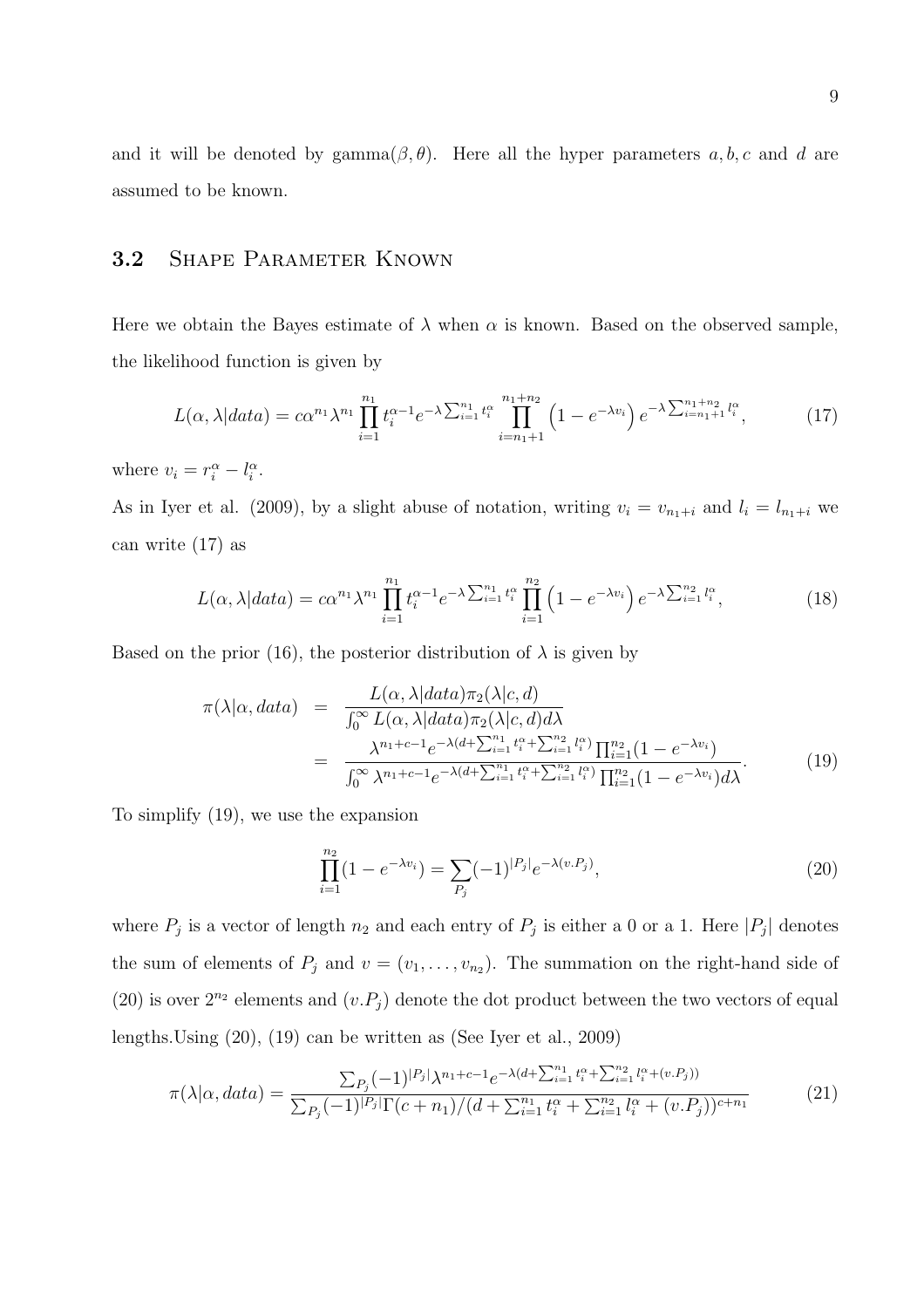Therefore, the Bayes estimate of  $\lambda$  under squared error loss function is

$$
E(\lambda|data) = \frac{\sum_{P_j} (-1)^{|P_j|} / (d + \sum_{i=1}^{n_1} t_i^{\alpha} + \sum_{i=1}^{n_2} l_i^{\alpha} + (v.P_j))^{c+n_1+1}}{\sum_{P_j} (-1)^{|P_j|} / (d + \sum_{i=1}^{n_1} t_i^{\alpha} + \sum_{i=1}^{n_2} l_i^{\alpha} + (v.P_j))^{c+n_1}}
$$
(22)

Although (22) can be evaluated easily for small  $n_2$ , it is difficult to compute numerically for large  $n_2$ . In general we propose Gibbs sampling technique to compute  $E(\lambda|data)$ . It is easily seen that when  $n_2 = 0$ , then

$$
\pi(\lambda|\alpha, data) \sim \text{Gamma}(c + n_1, d + \sum_{i=1}^{n_1} t_i^{\alpha}). \tag{23}
$$

So we can choose the initial value for the parameter by generating observation from the above distribution. Also, the conditional density of T, given  $T \in (L, R)$ , is

$$
f_{T|T\in(L,R)}(x|\lambda) = \frac{\alpha\lambda t^{\alpha-1}e^{-\lambda t^{\alpha}}}{e^{-\lambda L^{\alpha}} - e^{-\lambda R^{\alpha}}} \quad \text{if } L < x < R. \tag{24}
$$

This conditional distribution can be used to update the value of  $\lambda$  in Gibbs sampling scheme. Hence using (23) and (24), the algorithm for Gibbs sampling procedure to generate  $\lambda$  from the posterior distribution is described below.

#### Algorithm:

- Step 1: Generate  $\lambda_{1,1}$  from Gamma $(c + n_1, d + \sum_{i=1}^{n_1} t_i^{\alpha}).$
- Step 2: Generate  $t^{n_1+i}$  for  $i = 1, ..., n_2$  from  $f_{T|T \in (l_{n_1+i}, r_{n_1+i})}(\cdot | \lambda_{1,1}).$
- Step 3: Generate  $\lambda_{2,1}$  from Gamma $(c + n_1, d + \sum_{i=1}^{n_1} t_i^{\alpha} + \sum_{i=n_1+1}^{n_1+n_2} (t^{(i)})^{\alpha})$ .
- Step 4: Go back to Step 2, and replace  $\lambda_{1,1}$  by  $\lambda_{2,1}$  and repeat Steps 2 and 3 for N times.

The Bayes estimate of  $\lambda$  under squared error loss function is then given by

$$
\frac{1}{N-M} \sum_{j=M+1}^{N} \lambda_{2,j},
$$
\n(25)

where  $M$  is the burn-in sample. Hence HPD credible interval can also be obtained using the method of Chen and Shao (1999).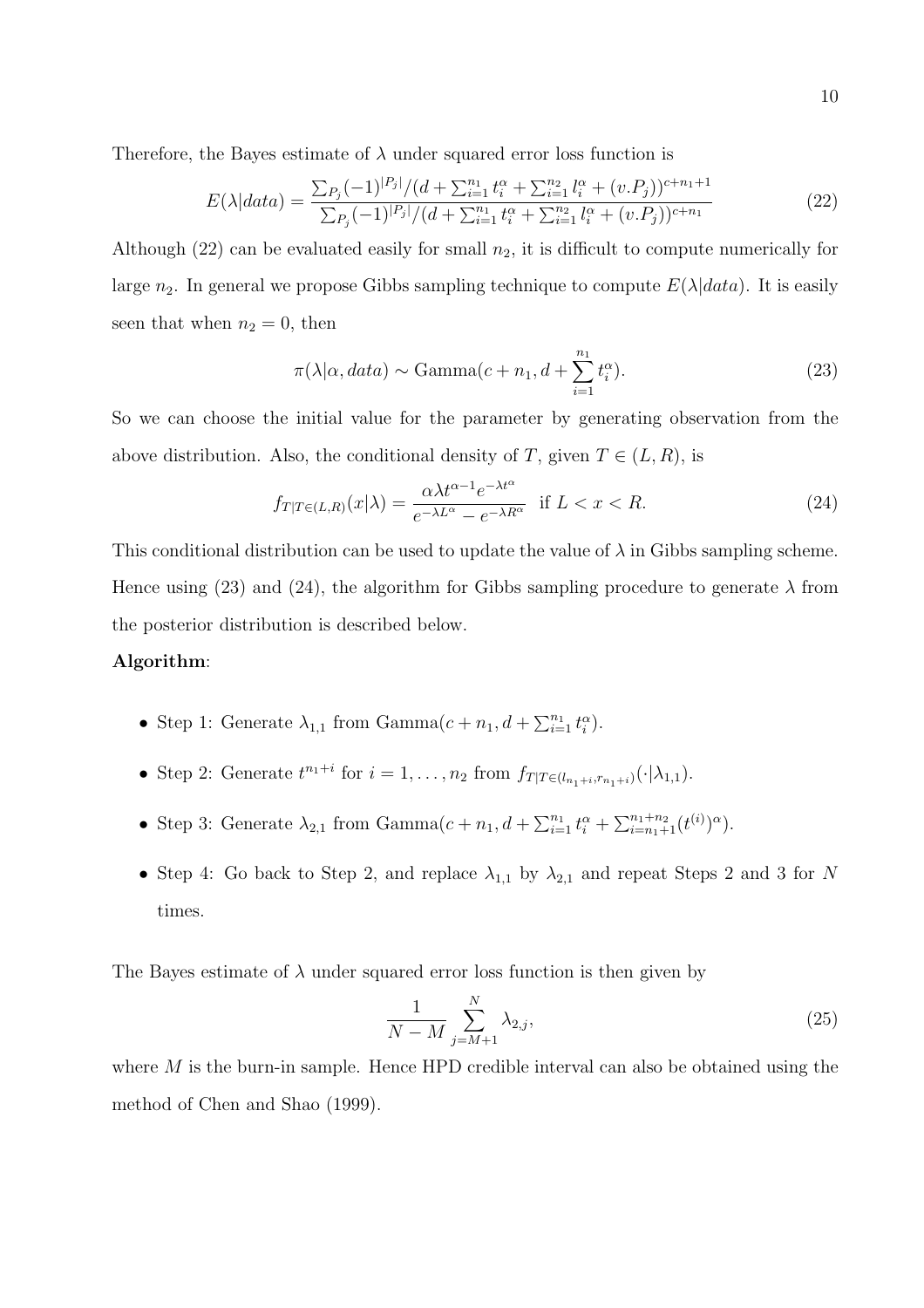#### 3.3 BOTH PARAMETERS UNKNOWN

We compute the Bayes estimate of the unknown parameters under squared error loss function using the priors in  $(15)$  and  $(16)$ . Using the likelihood function  $(4)$ , the joint distribution of data,  $\alpha$ , and  $\lambda$  can be written as

$$
L(\alpha, \lambda | data)\pi_1(\alpha|a, b)\pi_2(\lambda|c, d). \tag{26}
$$

Then, the joint posterior density of  $\alpha$  and  $\lambda$  given the data is

$$
\pi(\alpha, \lambda|data) = \frac{L(\alpha, \lambda|data)\pi_1(\alpha|a, b)\pi_2(\lambda|c, d)}{\int_0^\infty \int_0^\infty L(\alpha, \lambda|data)\pi_1(\alpha|a, b)\pi_2(\lambda|c, d)d\alpha d\lambda}.
$$
\n(27)

Let  $q(\alpha, \lambda)$  be any function of  $\alpha$  and  $\lambda$ . Then, the Bayes estimate of  $q(\alpha, \lambda)$  under squared error loss function is given by

$$
\widehat{g}_B(\alpha,\lambda) = E_{\alpha,\lambda|data}(g(\alpha,\lambda)) \n= \frac{\int_0^\infty \int_0^\infty g(\alpha,\lambda)L(\alpha,\lambda|data)\pi_1(\alpha|a,b)\pi_2(\lambda|c,d)d\alpha d\lambda}{\int_0^\infty \int_0^\infty L(\alpha,\lambda|data)\pi_1(\alpha|a,b)\pi_2(\lambda|c,d)d\alpha d\lambda}.
$$
\n(28)

It is clear from the expression (28) that there is no closed form of the estimators. We suggest Lindley's approximation and Importance Sampling procedure to compute the Bayes estimates.

#### 3.4 Lindley's Approximation

Lindley's approximation has been used to approximate the ratio of two integrals in many occasion. Using Lindley's approximation, the Bayes estimates of  $\alpha$  and  $\lambda$  are

$$
\hat{\alpha}_B = \hat{\alpha} + \frac{1}{2} \left( l_{30} \tau_{11}^2 + l_{03} \tau_{21} \tau_{22} + 3 l_{21} \tau_{11} \tau_{12} + l_{12} (\tau_{22} \tau_{11} + 2 \tau_{21}^2) \right) \n+ \left( \frac{a-1}{\hat{\alpha}} - b \right) \tau_{11} + \left( \frac{c-1}{\hat{\lambda}} - d \right) \tau_{12}
$$
\n(29)

$$
\widehat{\lambda}_B = \widehat{\lambda} + \frac{1}{2} \left( l_{30} \tau_{12} \tau_{11} + l_{03} \tau_{22}^2 + l_{21} (\tau_{11} \tau_{22} + 2 \tau_{12}^2) + 3 l_{12} \tau_{22} \tau_{21} \right) \n+ \left( \frac{a-1}{\widehat{\alpha}} - b \right) \tau_{21} + \left( \frac{c-1}{\widehat{\lambda}} - d \right) \tau_{22}.
$$
\n(30)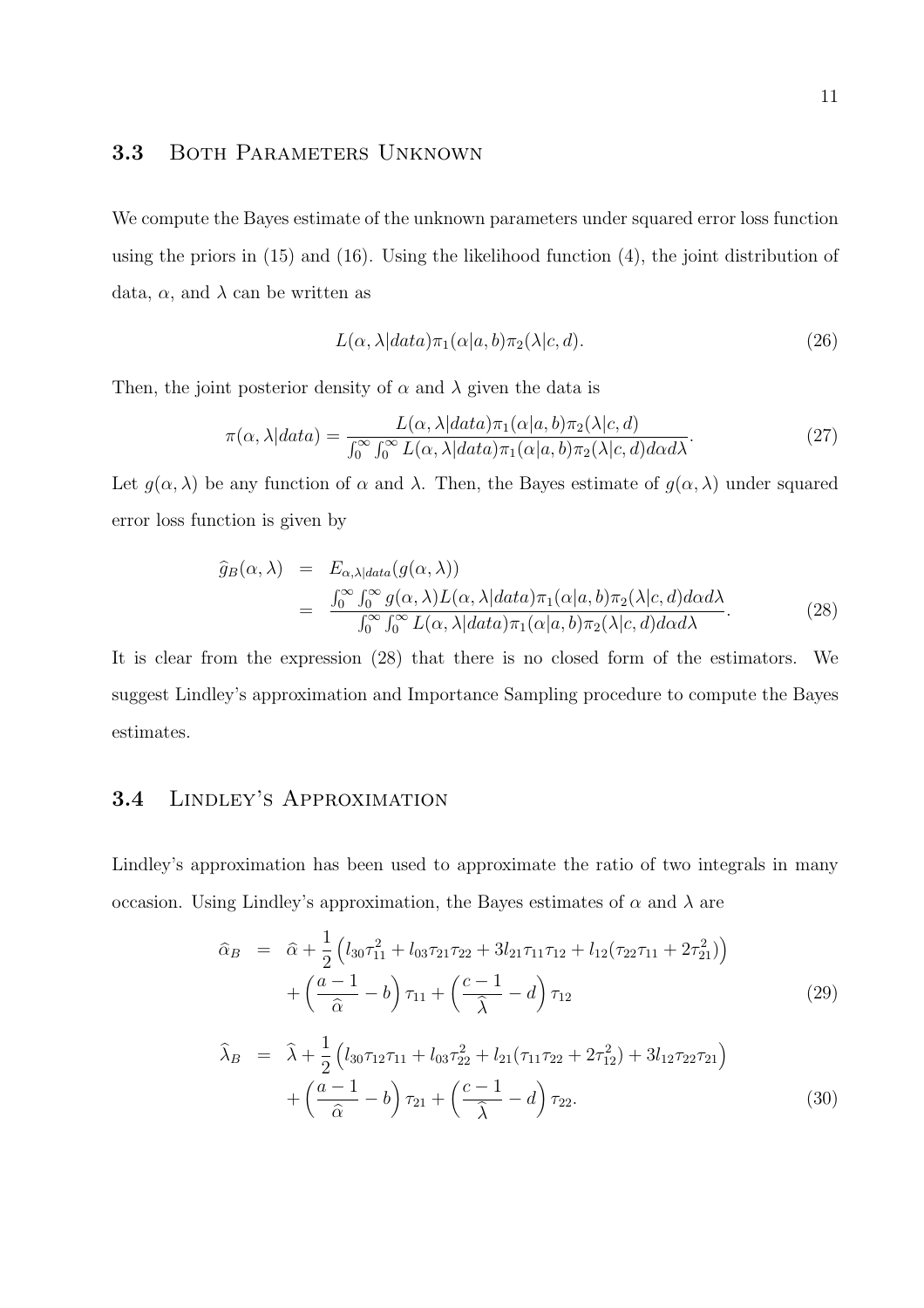Here  $\hat{\alpha}$  and  $\hat{\lambda}$  are the MLEs of  $\alpha$  and  $\lambda$  respectively, and a, b, c, d are the known hyperparameters. The explicit expressions of  $\tau_{11}$ ,  $\tau_{12}$ ,  $\tau_{21}$ ,  $\tau_{22}$ ,  $\tau_{30}$ ,  $\tau_{03}$ ,  $l_{21}$ ,  $l_{12}$  are provided in Appendix.

#### 3.5 Importance sampling

In this section, we apply importance sampling procedure to compute Bayes estimates and HPD credible intervals. The joint posterior density function of  $\alpha$  and  $\lambda$  using the priors (15) and (16) can be written as

$$
\pi(\alpha, \lambda|data) \propto \alpha^{a+n_1-1} e^{-\alpha b} \lambda^{c+n_1-1} e^{-\lambda(d+\sum_{i=1}^{n_1} t_i^{\alpha})} \prod_{i=1}^{n_1} t_i^{\alpha-1} \prod_{i=n_1+1}^{n_1+n_2} \left( e^{-\lambda l_i^{\alpha}} - e^{-\lambda r_i^{\alpha}} \right)
$$
  
 
$$
\propto f_{GA}(\alpha : a+n_1, b-\sum_{i=1}^{n_1} \ln t_i) f_{GA}(\lambda; c+n_1, d+\sum_{i=1}^{n_1} t_i^{\alpha} + \sum_{i=n_1+1}^{n_1+n_2} l_i^{\alpha})
$$
  
 
$$
\times h(\alpha, \lambda), \qquad (31)
$$

where  $h(\alpha, \lambda) =$  $\prod_{i=n_1+1}^{n_1+n_2} \left(1 - e^{-\lambda(r_i^{\alpha} - l_i^{\alpha})}\right)$  $\frac{1}{(d+\sum_{i=1}^{n_1}t_i^{\alpha}+\sum_{i=n_1+1}^{n_1+n_2}l_i^{\alpha})^{c+n_1}}.$ 

Let us denote the right-hand side of (31) as  $\pi_N(\alpha, \lambda|data)$ . Note that  $\pi(\alpha, \lambda|data)$  and  $\pi_N(\alpha, \lambda|data)$  differ only by the proportionality constant. The Bayes estimate of  $g(\alpha, \lambda)$ under squared error loss function is given by

$$
\widehat{g}_B(\alpha,\lambda) = \frac{\int_0^\infty \int_0^\infty g(\alpha,\lambda)\pi_N(\alpha,\lambda|data)d\alpha d\lambda}{\int_0^\infty \int_0^\infty \pi_N(\alpha,\lambda|data)d\alpha d\lambda} \tag{32}
$$

It is clear from (32) that to approximate  $\hat{g}_B(\alpha, \lambda)$ , using the importance sampling procedure one need not compute the normalizing constant. We use the following procedure:

• Step 1: Generate

$$
\alpha_1 \sim \text{gamma}(a + n_1, b - \sum_{i=1}^{n_1} \ln t_i)
$$
 and  $\lambda_1 | \alpha_1 \sim \text{gamma}(c + n_1, d + \sum_{i=1}^{n_1+n_2} t_i^{\alpha}).$ 

• Step 2: Repeat this procedure to obtain  $(\alpha_1, \lambda_1), \ldots, (\alpha_N, \lambda_N)$ .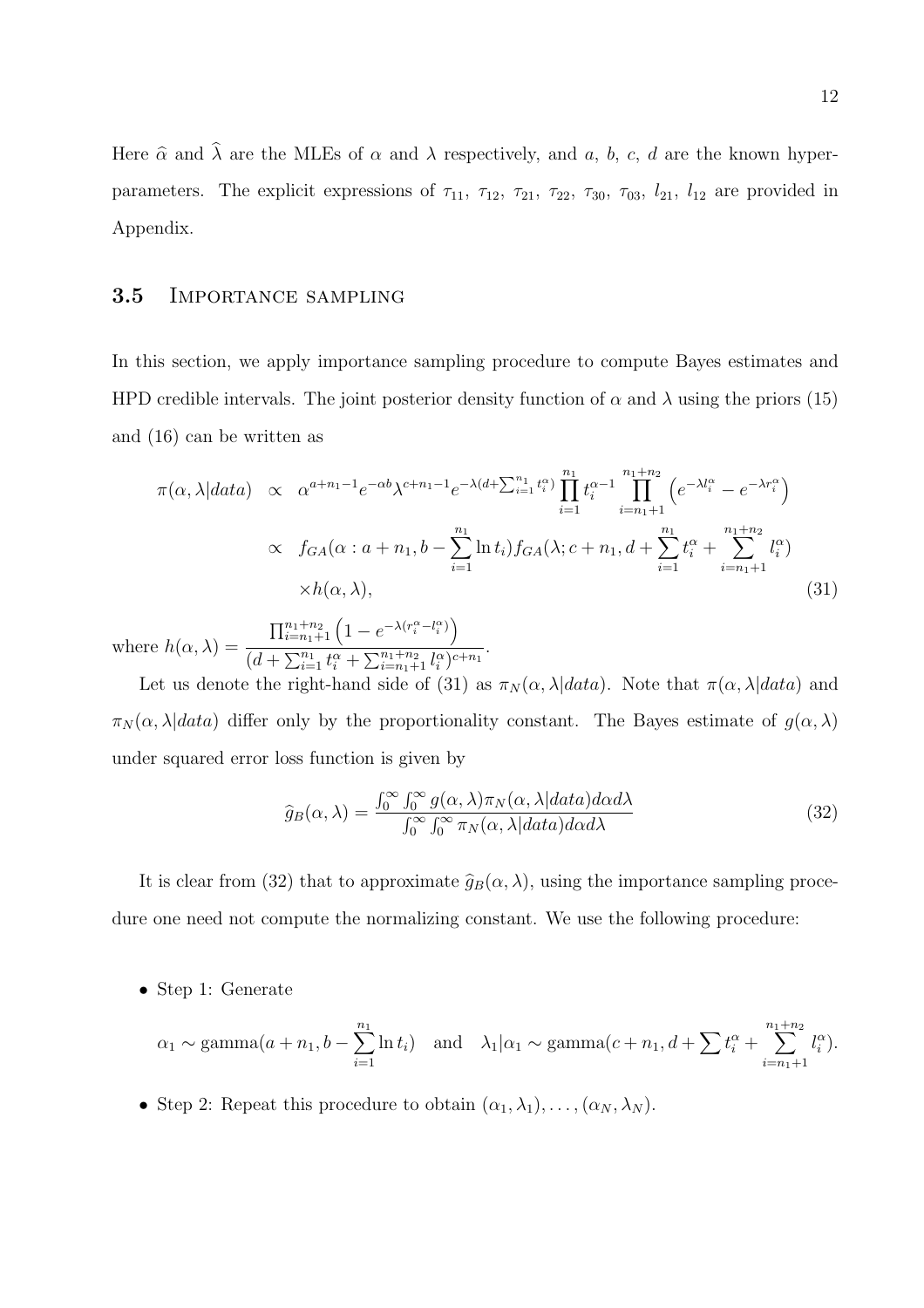• Step 3: The approximate value of  $(32)$  can be obtained as

$$
\frac{\sum_{i=1}^{N} g(\alpha_i, \lambda_i) h(\alpha_i, \lambda_i)}{\sum_{i=1}^{N} h(\alpha_i, \lambda_i)}.
$$
\n(33)

So the Bayes estimates of  $\alpha$  and  $\lambda$  are

$$
\hat{\alpha}_{IS} = \frac{\sum_{i=1}^{N} \alpha_i h(\alpha_i, \lambda_i)}{\sum_{i=1}^{N} h(\alpha_i, \lambda_i)} \text{ and } \hat{\lambda}_{IS} = \frac{\sum_{i=1}^{N} \lambda_i h(\alpha_i, \lambda_i)}{\sum_{i=1}^{N} h(\alpha_i, \lambda_i)}.
$$

The corresponding posterior variances can be obtained as

$$
\frac{\sum_{i=1}^N \alpha_i^2 h(\alpha_i, \lambda_i)}{\sum_{i=1}^N h(\alpha_i, \lambda_i)} - \hat{\alpha}_{IS}^2
$$
 and 
$$
\frac{\sum_{i=1}^N \lambda_i^2 h(\alpha_i, \lambda_i)}{\sum_{i=1}^N h(\alpha_i, \lambda_i)} - \hat{\lambda}_{IS}^2.
$$

Next we discuss how to obtain HPD credible intervals of  $\alpha$  and  $\lambda$ . The advantage of importance sampling procedure is that the generated sample can be used to construct the HPD credible intervals. We illustrate the procedure for the parameter  $\alpha$ , but it can be similarly obtained for any other functions of the parameters also. Suppose  $a_p$  is such that

$$
P[\alpha \le a_p|data] = p.
$$

Now consider the following function

$$
g(\alpha, \lambda) = \begin{cases} 1 & \text{if } \alpha \le a_p \\ 0 & \text{if } \alpha > a_p. \end{cases}
$$
 (34)

Clearly,

$$
E(g(\alpha, \lambda))|data) = p.
$$

Therefore, an approximate Bayes estimate of  $a_p$  under the squared error loss function can be obtained from the generated sample  $\{(\alpha_1, \lambda_1), \ldots, (\alpha_N, \lambda_N)\}\)$  as follows. Let

$$
w_i = \frac{h(\alpha_i, \lambda_i)}{\sum_{i=1}^N h(\alpha_i, \lambda_i)}; \quad i = 1, \dots, N.
$$

Rearrange  $\{(\alpha_1, w_1), \ldots, (\alpha_N, w_N)\}\$ as  $\{(\alpha_{(1)}, w_{(1)}), \ldots, (\alpha_{(N)}, w_{(N)})\}\$ , where  $\alpha_{(1)} < \ldots <$  $\alpha_{(N)}$ . Note that  $w_{(i)}$ 's are not ordered, they are just associated with  $\alpha_{(i)}$ . Then an Bayes estimate of  $a_p$  is

$$
\widehat{a}_p = \alpha_{(N_p)},
$$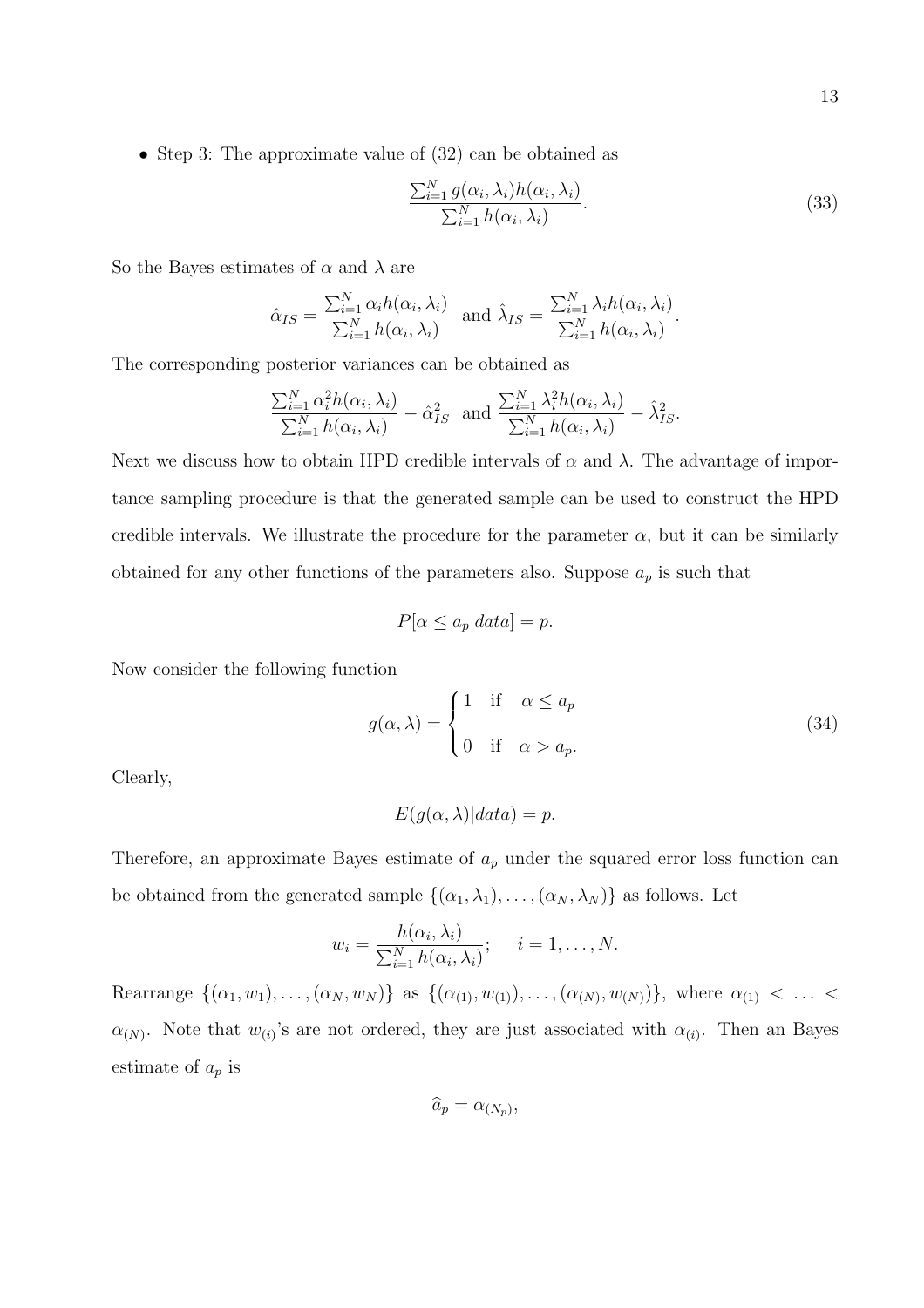where  $N_p$  is the integer satisfying

$$
\sum_{i=1}^{N_p} w_{(i)} \le p < \sum_{i=1}^{N_p+1} w_{(i)}.
$$

Now using the above procedure a  $100(1 - \gamma)\%$  credible interval of  $\alpha$  can be obtained as  $(\widehat{a}_{\delta}, \widehat{a}_{\delta+1-\gamma}), \text{ for } \delta = w_{(1)}, w_{(1)}+w_{(2)}, \ldots, \sum$  $N_{\gamma}$  $i=1$  $w_{(i)}$ . Therefore, an  $100(1-\gamma)\%$  HPD credible interval of  $\alpha$  becomes

$$
(\widehat{a}_{\delta^*}, \ \widehat{a}_{\delta^*+1-\gamma}),
$$

where  $\delta^*$  is such that

$$
\widehat{a}_{\delta^*+1-\gamma} - \widehat{a}_{\delta^*} \le \widehat{a}_{\delta+1-\gamma} - \widehat{a}_{\delta} \quad \text{ for all } \delta.
$$

### 4 SIMULATION STUDY

We generate interval-censored observations from the Weibull distribution with  $\alpha = 1.5$  and  $\lambda = 1$  for different sample size. For the random censoring intervals, consider  $Z_i = R_i - L_i$ ,  $L_i$  and  $Z_i$  are independent exponential random variables and they are independent of  $T_i$ . We generate observations from  $Z_i$  and  $L_i$  and hence get  $R_i = Z_i + L_i$ . We assume that  $L_i$ and  $Z_i$  have means  $1/\theta_1$  and  $1/\theta_2$ , respectively. The simulation is carried out for sample sizes  $n= 20, 30, 50$  and 100, and for different choices of  $(\theta_1, \theta_2)$ . We choose  $(\theta_1, \theta_2) = (0.50,$ 0.75) (Scheme 1), (1.25, 1.0) (scheme 2) and (1.50, 0.25) (scheme 3) for the simulation study. These three schemes correspond to different proportion of censored observation. Note that The proportion of censored (PC) observation under an interval censoring scheme is given by

$$
PC = \int_0^\infty \int_0^\infty \left( e^{-\lambda l^\alpha} - e^{-\lambda (l+z)^\alpha} \right) \theta_1 \theta_2 e^{-(\theta_1 l + \theta_2 z)} dl dz
$$
  
=  $\theta_1 \int_0^\infty e^{-\lambda l^\alpha} e^{-\theta_1 l} dl - \theta_1 \theta_2 \int_0^\infty \int_0^\infty e^{-\lambda (l+z)^\alpha} e^{-(\theta_1 l + \theta_2 z)} dl dz.$  (35)

The above integrals are computed using R software (Ri386 3.0.0). The proportion of censoring under different choices of  $\theta_1$  and  $\theta_2$  are given in Table 1.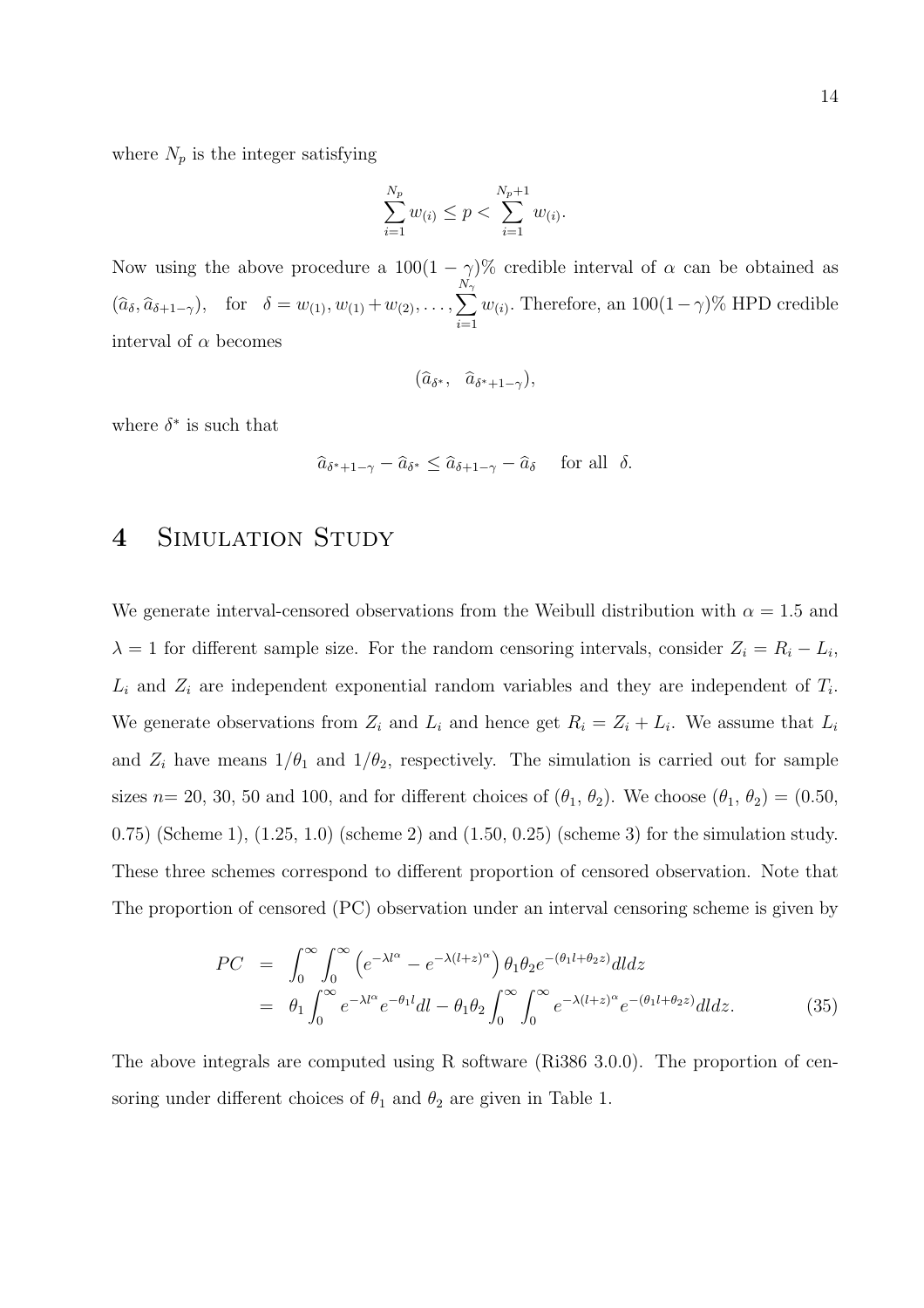For each set of the simulated data, we generate observations of the form (1) and calculate different estimates of  $\alpha$  and  $\lambda$ . In each case, the MLEs are obtained by EM algorithm. We replicate the process 1000 times. We have computed the MLEs in all these cases by using standard Newton-Raphson algorithm and also by using the EM algorithm. Newton-Raphson algorithm converges between 82%-85% of the times, where as the EM algorithm converges all the times, except only two cases ((i) Scheme 1,  $n = 50$  and (ii) Scheme 2,  $n = 50$ ). We report the results based on the EM algorithm ignoring those two cases. We report the average bias (AB) and means squared error (MSE) in Table 1. From the simulation study, it is clear that as sample size increases the biases and MSEs decrease, as expected. The performances of the estimators are better when the proportion censored observation is less.

Table 1: The average bias (AB) and mean squared error (MSE) in parentheses corresponding to MLEs of  $\alpha$  and  $\lambda$  corresponding to different proportion of censoring (PC).

| $(\theta_1, \theta_2)$ | PC   | $\boldsymbol{n}$ | $\alpha$       |                |
|------------------------|------|------------------|----------------|----------------|
| 0.50, 0.75)            | 0.22 | 20               | 0.2367(0.2195) | 0.0597(0.1068) |
| (Scheme 1)             |      | 30               | 0.1634(0.1013) | 0.0307(0.0575) |
|                        |      | 50               | 0.1299(0.0607) | 0.0163(0.0308) |
|                        |      | 100              | 0.1029(0.0305) | 0.0035(0.0148) |
| (1.25, 0.75)           | 0.37 | 20               | 0.2954(0.2798) | 0.0626(0.1134) |
| (Scheme 2)             |      | 30               | 0.2157(0.1329) | 0.0363(0.0657) |
|                        |      | 50               | 0.1653(0.0754) | 0.0138(0.0341) |
|                        |      | 100              | 0.1417(0.0436) | 0.0014(0.0160) |
| (1.50, 0.25)           | 0.54 | 20               | 0.7537(1.1394) | 0.4026(1.3749) |
| (Scheme 3)             |      | 30               | 0.6047(0.6253) | 0.2274(0.3383) |
|                        |      | 50               | 0.5036(0.3666) | 0.1459(0.1303) |
|                        |      | 100              | 0.4564(0.2610) | 0.0991(0.0489) |

#### 5 Applications

Here we illustrate our methodology with two examples. The first example deals with a simulated data set and the second one is based on real life data.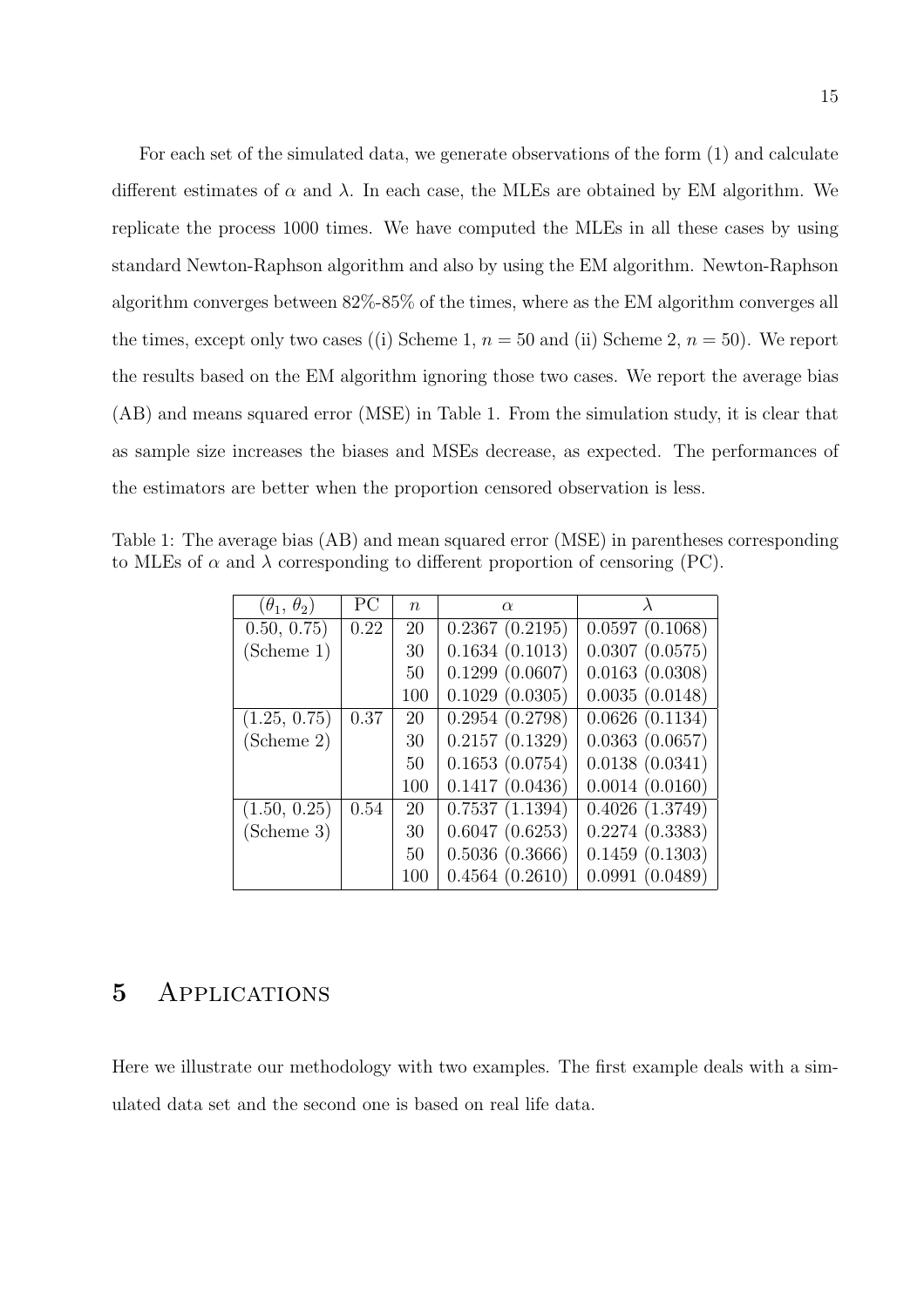**Example 1:** In this example we consider a simulated data set for  $n = 30$ . Interval censored data were generated by taking  $\alpha = 1.5$ ,  $\lambda = 1$  and  $(\theta_1, \theta_2) = (0.50, 0.75)$ . In the generated data set, we have 24 complete observations and 6 censoring intervals. The complete observations are

$$
\begin{array}{cccccc} 0.8820 & 1.1739 & 0.4123 & 0.4565 & 1.9935 & 1.0662 & 1.3516 & 0.3130 \\ 1.3364 & 1.6493 & 0.3000 & 0.8187 & 0.0253 & 0.6841 & 0.2672 & 1.1791 \\ 0.3460 & 0.8371 & 0.9184 & 0.8331 & 0.5123 & 0.1045 & 0.2159 & 0.0992 \end{array}
$$

and the censoring intervals are [0.7286, 2.7756], [0.4465, 1.7119], [0.0204, 2.7927], [0.6566, 1.9712], [1.5674, 2.4757], [0.1700, 2.3342].

The maximum likelihood estimate of the parameters with standard error in parentheses are  $\hat{\alpha} = 1.4945$  (0.2300) and  $\hat{\lambda} = 1.1864$  (0.2338). The asymptotic variance-covariance matrix based on observed information matrix is given by

$$
I^{-1}(\hat{\alpha}, \hat{\lambda}) = \begin{bmatrix} 0.0530 & -0.0091 \\ -0.0091 & 0.0547 \end{bmatrix}.
$$

The asymptotic 95% confidence intervals of  $\alpha$  and  $\lambda$  are (1.0437, 1.9453) and (0.7281, 1.6447), respectively. Next we compute the Bayes estimates of  $\alpha$  and  $\lambda$ . In the absence of any prior information, we compute Bayes estimates under non-informative prior. The Bayes estimate of  $\alpha$  and  $\lambda$  by Lindley's approximation method are  $\hat{\alpha}_B = 1.4944$  and  $\hat{\lambda}_B = 1.1845$ . We also compute Bayes estimate based on 1000 importance sample under non-informative prior. The estimates are  $\hat{\alpha}_{IS} = 1.4374$  (0.2216) and  $\hat{\lambda}_{IS} = 1.1745$  (0.2281). The 95% HPD credible intervals of  $\alpha$  and  $\lambda$  are [1.0103, 1.8921] and [0.7705, 1.6334], respectively.

Example 2: Here we consider a real life data set (Finkelstein, 1986; Lindsey and Ryan, 1998) from a retrospective study of patients with breast cancer. The study was designed to compare radiation therapy alone versus in combination with chemotherapy with respect to the time to cosmetic deterioration. This example has been analyzed by several authors to illustrate various methods for interval censored data. For illustration, we analyze the data set corresponding to combined radiotherapy and chemotherapy group. Patients were seen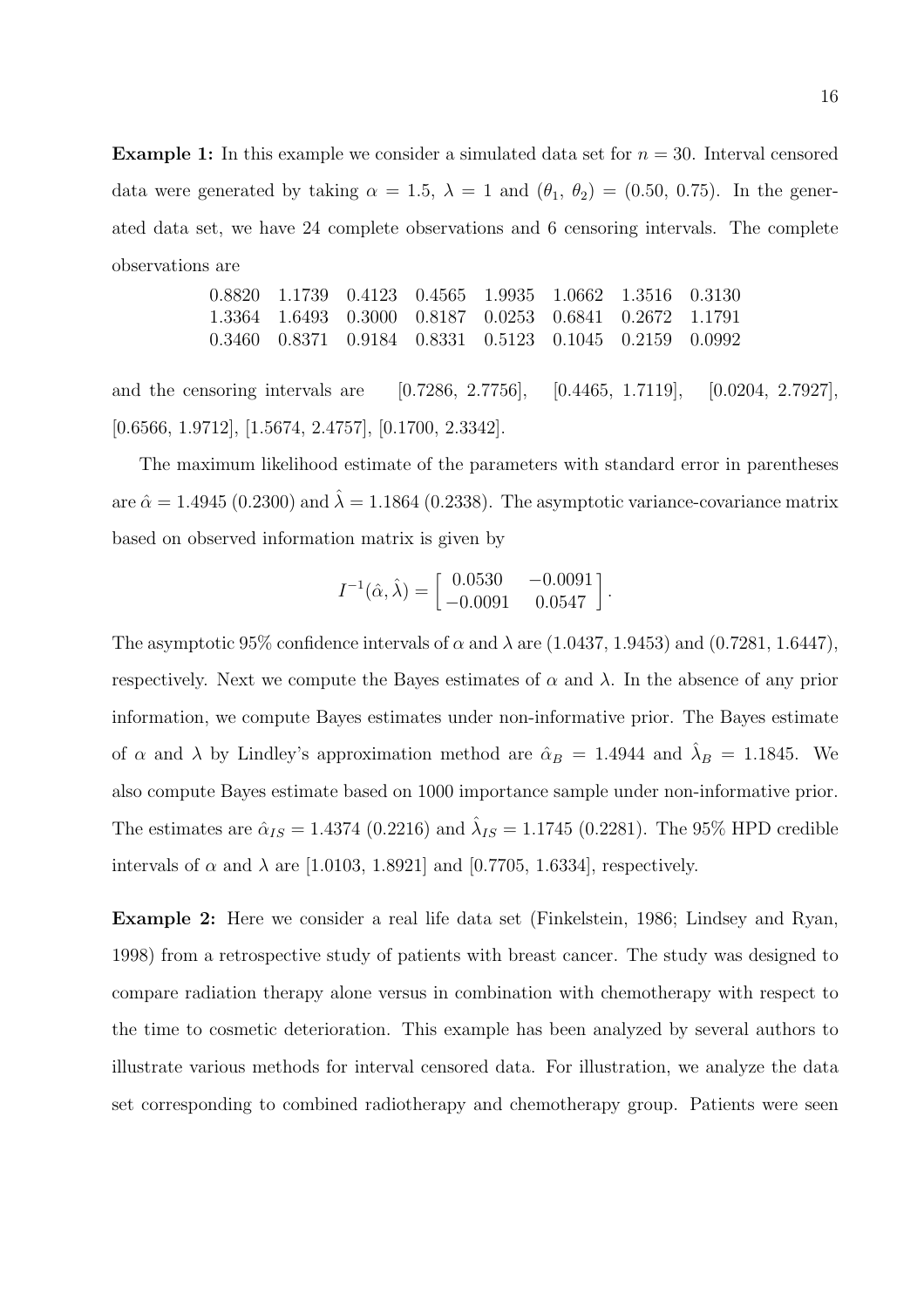initially every 4 to 6 months, with decreasing frequency over time. If deterioration was seen, it was known only to have occurred between two visits. Deterioration was not observed in all patients during the course of the trial, so some data were right-censored. The data set is, available in Lawless (2003, pp. 143), provided below for convenience.

 $(8, 12]$ ,  $(0, 22]$ ,  $(24, 31]$ ,  $(17, 27]$ ,  $(17, 23]$ ,  $(24, 30]$ ,  $(16, 24]$ ,  $(13, \infty)$ ,  $(11, 13]$ ,  $(16, 20]$ ,  $(18,$ 25],  $(17, 26]$ ,  $(32, \infty)$ ,  $(23, \infty)$ ,  $(44, 48]$ ,  $(10, 35]$ ,  $(0, 5]$ ,  $(5, 8]$ ,  $(12, 20]$ ,  $(11, \infty)$ ,  $(33, 40]$ ,  $(31, \infty)$ ,  $(13, 39]$ ,  $(19, 32]$ ,  $(34, \infty)$ ,  $(13, \infty)$ ,  $(16, 24]$ ,  $(35, \infty)$ ,  $(15, 22]$ ,  $(11, 17]$ ,  $(22, 32]$ ,  $(48, \infty)$ ,  $(30, 34]$ ,  $(13, \infty)$ ,  $(10, 17]$ ,  $(8, 21]$ ,  $(4, 9]$ ,  $(11, \infty)$ ,  $(14, 19]$ ,  $(4, 8]$ ,  $(34, \infty)$ ,  $(30, 36]$ ,  $(18, 24]$ ,  $(16, 60]$ ,  $(35, 39]$ ,  $(21, \infty)$ ,  $(11, 20]$ .

The observations with  $L = 0$  are left censored and with  $R = \infty$  are right censored. Let  $n_1$ be the number of left censored observation,  $n_2$  the number of right censored observations and  $n_3$  the number of interval censored observations. There are total 47 observations with  $n_1 = 2$ ,  $n_2 = 13$  and  $n_3 = 32$ . Note that there is no complete observation. The likelihood function can then be written as

$$
L(\alpha, \lambda|data) = \prod_{i=1}^{n_1} \left(1 - e^{-\lambda r_i^{\alpha}}\right) \prod_{i=n_1+1}^{n_1+n_2} e^{-\lambda l_i^{\alpha}} \prod_{i=n_1+n_2+1}^{n_1+n_2+n_3} \left(e^{-\lambda l_i^{\alpha}} - e^{-\lambda r_i^{\alpha}}\right),\tag{36}
$$

Note that the likelihood (36) is a special case of (4). The maximum likelihood estimate of  $\alpha$ and  $\lambda$  are  $\hat{\alpha} = 2.0234$  and  $\hat{\lambda} = 0.0012$ . The asymptotic variance-covariance matrix is given by

$$
I^{-1}(\hat{\alpha}, \hat{\lambda}) = \begin{bmatrix} 0.08432 & -0.00033 \\ -0.00033 & 1.3175 \times 10^{-7} \end{bmatrix}.
$$

The 95% asymptotic confidence intervals of  $\alpha$  and  $\lambda$  are (1.8666, 2.1802) and (0.0005, 0.0019), respectively. Therefore, it is clear that the exponential distribution cannot be used to analyze this data set.

Next we obtain the Bayes estimate of the unknown parameters. The posterior distribution under gamma priors of  $\alpha$  and  $\lambda$  is given by

$$
\pi(\alpha, \lambda|data) = \prod_{i=1}^{n_1} (1 - e^{-\lambda r_i^{\alpha}}) \prod_{i=n_1+1}^{n_1+n_2} e^{-\lambda l_i^{\alpha}} \prod_{i=n_1+n_2+1}^{n_1+n_2+n_3} (e^{-\lambda l_i^{\alpha}} - e^{-\lambda r_i^{\alpha}})
$$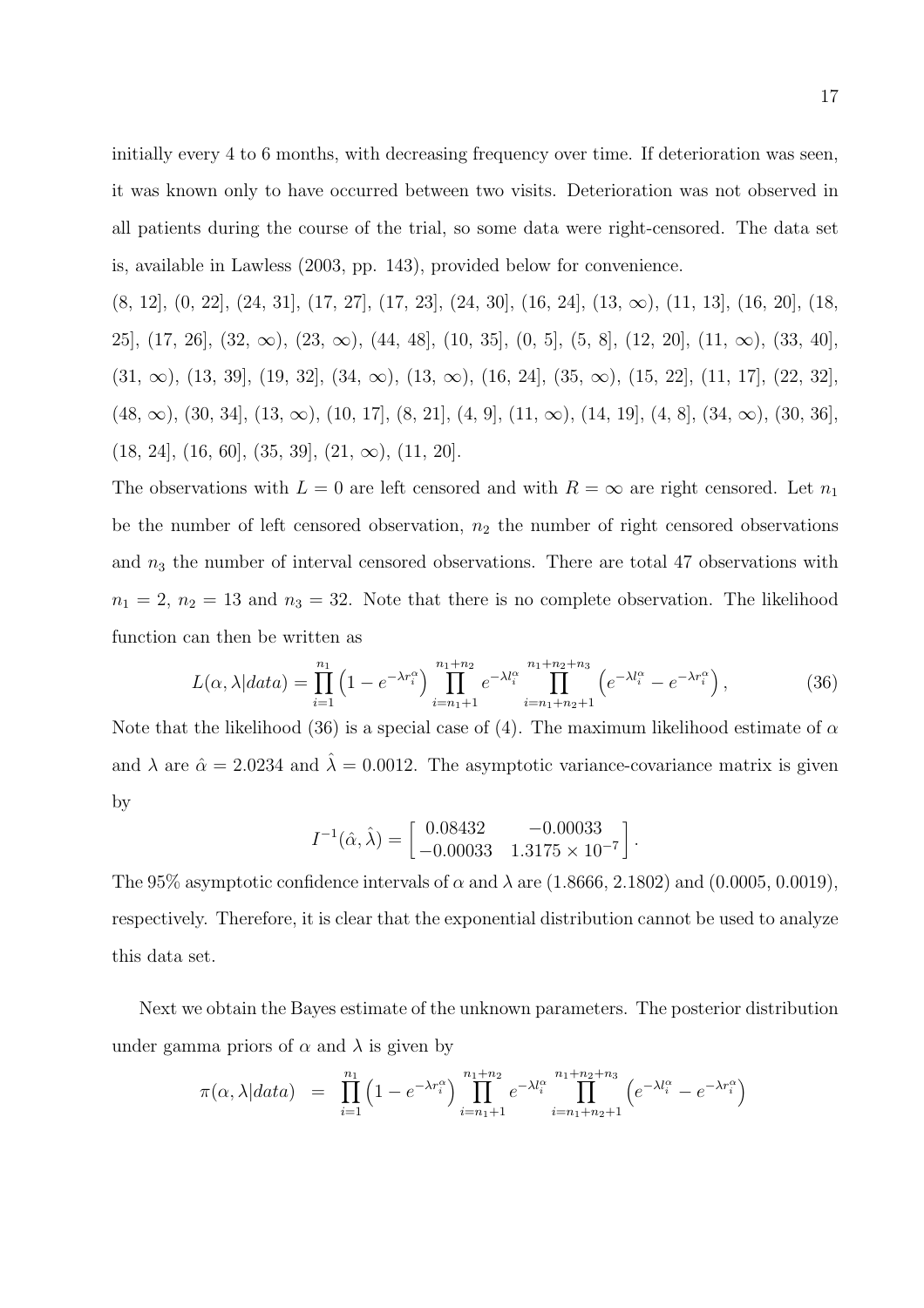$$
\times \alpha^{a-1} e^{-b\alpha} \lambda^{c-1} e^{-d\lambda}.
$$
\n(37)

Since we do not have any prior information we consider only non-informative priors to obtain Bayes estimates. We obtain Bayes estimates both by Lindley's approximation and MCMC technique. The estimates by Lindley's approximation method are  $\hat{\alpha}_B = 1.9642$  and  $\hat{\lambda}_B = 0.0019.$ 

In this case the importance sampling technique can not be applied because it is not possible to generate importance sample. We obtain the Bayes estimates under squared error loss function using Metropolis-Hastings (M-H) algorithm. Let  $\theta = (\alpha, \lambda)$ . We consider symmetric proposal density of type  $q(\theta'|\theta) = q(\theta|\theta')$ . In particular, we take bivariate normal distribution as the proposal density. That is, we take

$$
q(\theta'|\theta) \equiv N_2(\theta, S_\theta),
$$

where  $S_{\theta}$  is the variance-covariance matrix. It may be noted that if we generate observation from bivariate normal distribution, we may get negative observations which are not acceptable as the parameters under consideration are positive valued. Keeping this in mind, the M-H algorithm steps are given below.

- 1. Set initial values  $\theta^{(0)}$ .
- 2. For  $t = 1, \ldots, T$  repeat the following steps.
	- Set  $\theta = \theta^{(t-1)}$
	- Generate new candidate parameter values  $\delta$  from  $N_2(\log(\theta), S_\theta)$ .
	- Set  $\theta' = \exp(\delta)$
	- Calculate  $\alpha = \min(1,$  $\pi(\theta'|x)\theta_1'\theta_2'$  $\pi(\theta|x)\theta_1\theta_2$  $\setminus$
	- d. Update  $\theta^{(t)} = \theta'$  with probability  $\alpha$ ; otherwise set  $\theta^{(t)} = \theta$ .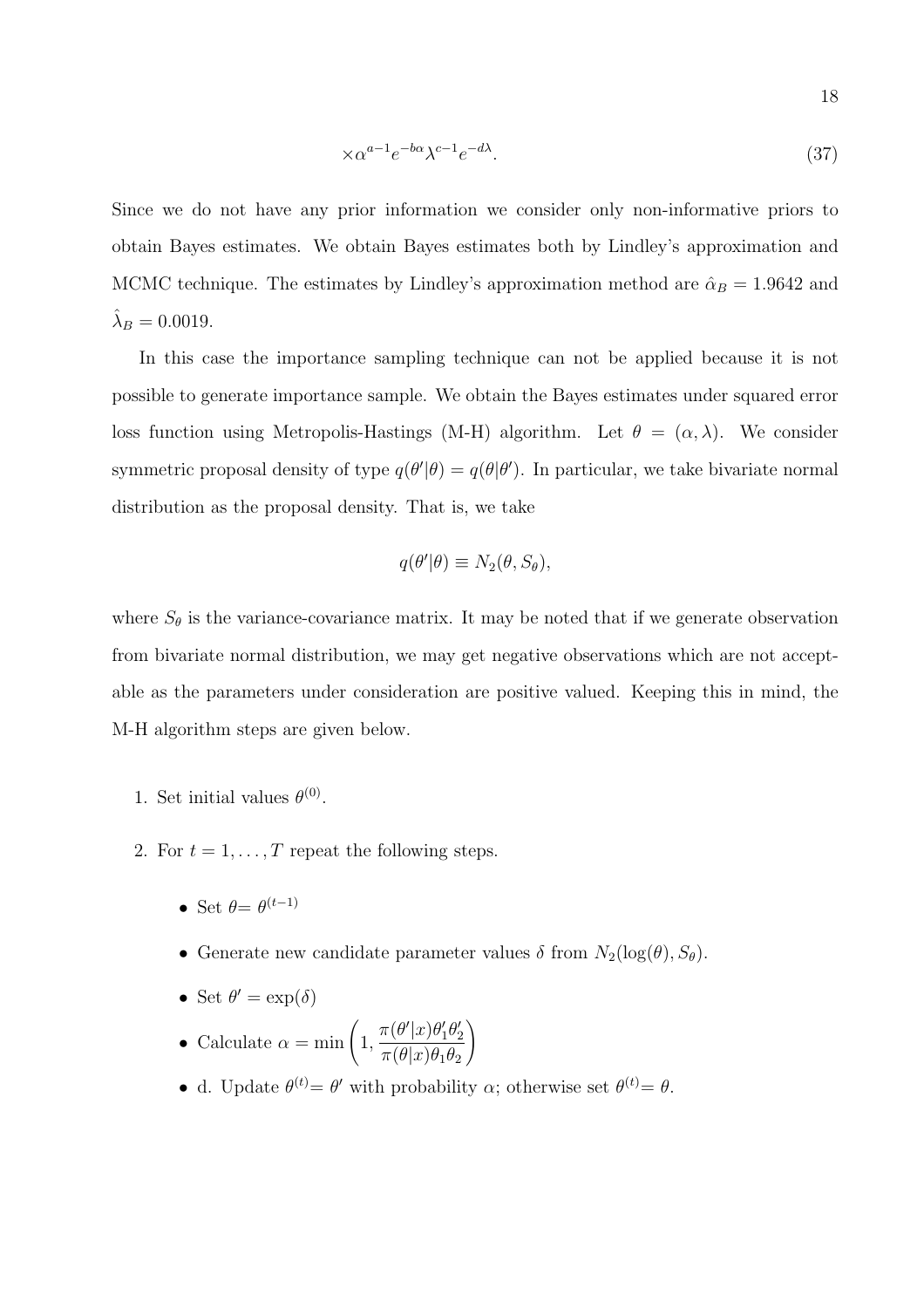The MLE of  $\theta$  is considered as initial value for  $\theta$ . The choice of covariance matrix  $S_{\theta}$  is an important issue, see Natzoufras (2009) for details. One choice for  $S_{\theta}$  is the asymptotic variance-covariance matrix  $I^{-1}(\hat{\alpha}, \hat{\lambda})$ . We generate M-H samples with  $S_{\theta} = I^{-1}(\hat{\alpha}, \hat{\lambda})$ , but the acceptance rate for this choice of  $S_{\theta}$  is about 10%. By acceptance rate, we mean the proportion of times a new sample is generated as the sampling proceeds. When acceptance rate is low, a good strategy is to run a small pilot run using diagonal  $S_{\theta}$  to roughly estimate the correlation structure of the target posterior distribution (See Natzoufras 2009) and then rerun the algorithm using the corresponding estimated variance-covariance matrix  $\tilde{\Sigma}_{\theta}$ . Gelmen et al. (1995, pp. 334-335) suggested that the proposal variance-covariance matrix can be taken as  $S_{\theta} = c^2 \tilde{\Sigma}_{\theta}$  with  $c^2 \approx 5.8/d$ , where d is the number of parameters. Here we first carry out a pilot run for  $N = 2000$  with diagonal  $S_{\theta}$  and obtain  $\tilde{\Sigma}_{\theta}$  using these 2000 samples. Then we rerun the algorithm taking  $S_{\theta} = 2.9\tilde{\Sigma}_{\theta}$  for 10000 times. The acceptance rate is 25.6%. We discard the initial 1000 burn-in sample and calculate the estimates based on the remaining observations. The estimates of the parameters are  $\hat{\alpha}_{MH} = 2.1910$ and  $\lambda_{MH} = 0.0011$ . The 95% HPD credible intervals for  $\alpha$  and  $\lambda$  are [1.8092, 2.2460] and [0.0010, 0.0033], respectively.

### 6 Conclusions

In this work we have considered both classical and Bayesian analysis of the interval censored data, when the lifetime of the items follows Weibull distribution. The MLEs do not have explicit forms. EM algorithm has been used to compute the MLEs and it works quite well. The Bayes estimates under the squared error loss function also do not exist in explicit form. We have proposed to use importance sampling technique to compute the Bayes estimates when the shape and scale parameters have independent gamma priors. Although we have considered gamma prior on the shape parameter, but a more general prior, namely a prior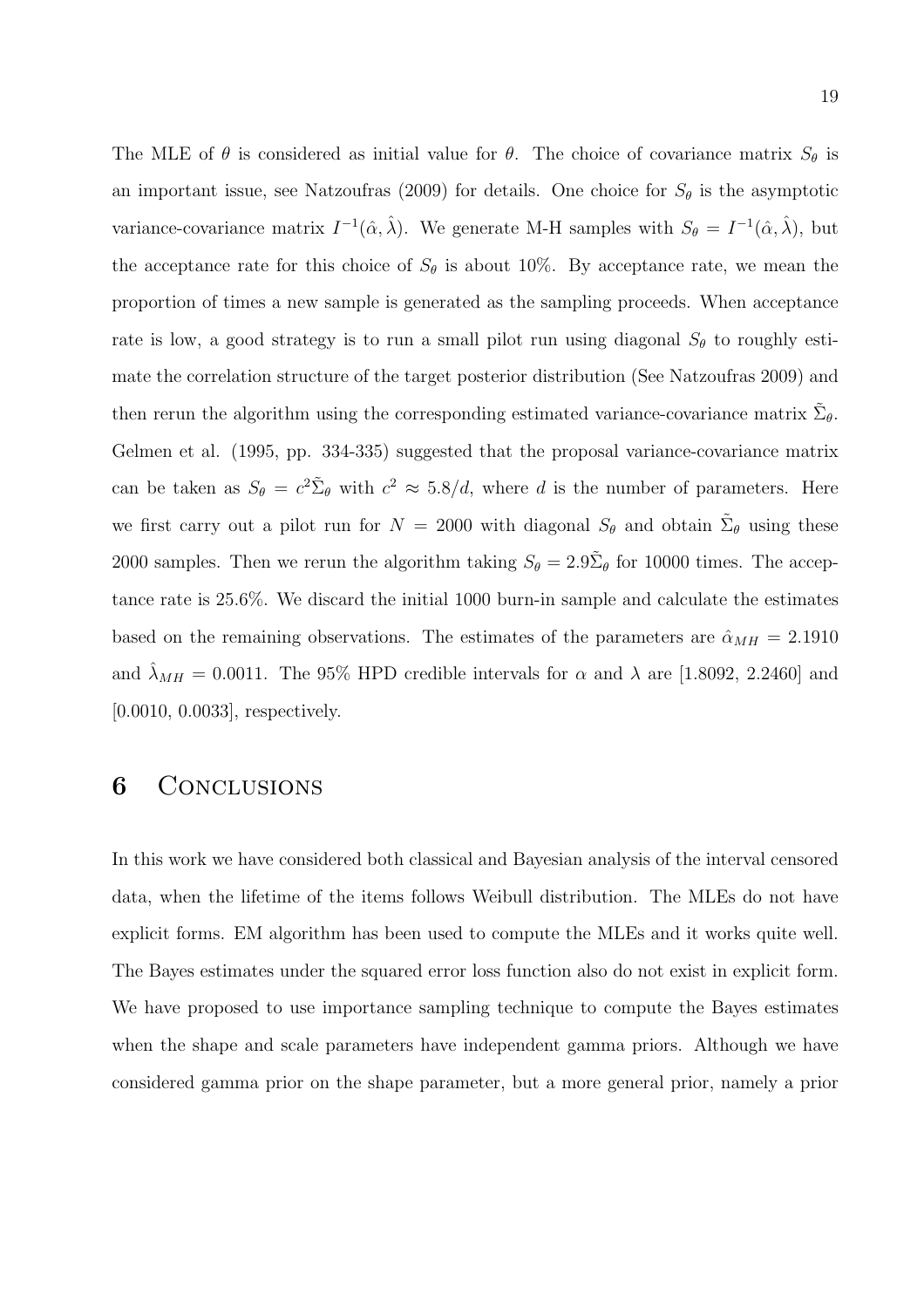which has the log-concave PDF may be used, and the method can be easily incorporated in that case. We have not considered any covariates in this paper. But in practice often the covariates may be present. It will be interesting to develop statistical inference of the unknown parameters in presence of covariates. More work is needed in that direction.

#### Acknowledgements

The authors are grateful to unknown reviewers for their valuable suggestions and comments. Part of the work of the first author is supported by the project "Optimization and Reliability Modeling" funded by Indian Statistical Institute. Part of the work of the second author is supported by a grant from the Department of Science and Technology, Government of India.

### **REFERENCES**

- 1. Berger, J.O., Sun, D., 1993). Bayesian analysis for the Poly-Weibull distribution. Journal of the American Statistical Association. 88, 1412 - 1418.
- 2. Chen, M.-H., Shao, Q.-M., 1999. Monte Carlo estimation of Bayesian credible and HPD intervals. Journal of Computational and Graphical Statistics. 8, 69-92.
- 3. Finkelstein, D. M. (1986). A proportional hazards model for interval-censored failure time data. Biometrics, 42, 845-865.
- 4. Gelmen, A., Carlin, J., Stern, H., Rubin, D., 1995. Bayesian Data Analysis, Text in Statistical Science, Chapman & Hall, London.
- 5. Gomez, G., Calle, M.L., Oller, R., 2004. Frequentest and Bayesian approaches for interval-censored data. Statistical Papers. 45, 139 - 173.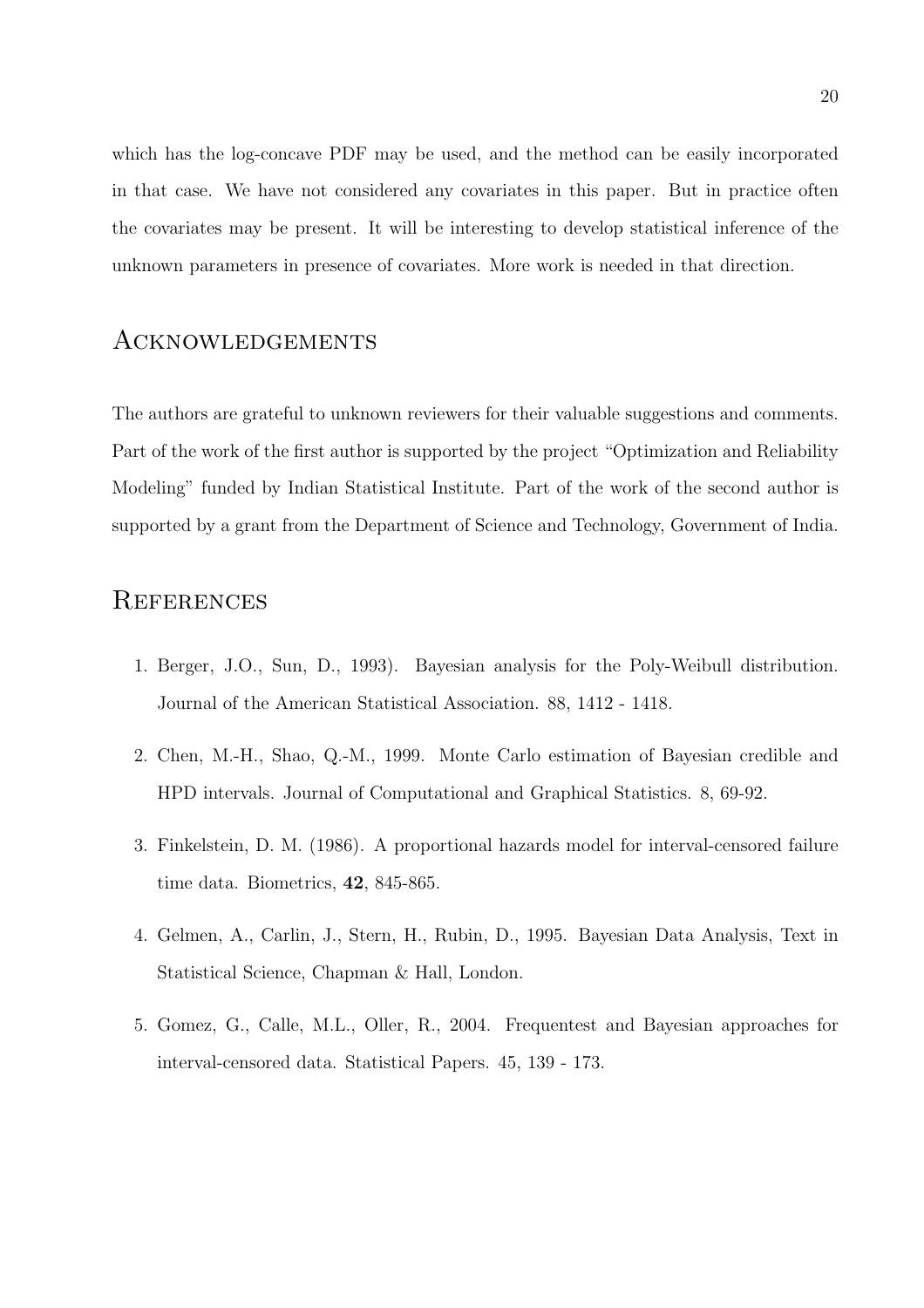- 6. Iyer, S.K., Jammalamadaka, S.R., Kundu, D., 2009. Analysis of middle-censored data with exponential lifetime distributions. Journal of Statistical Planning and Inference. 138, 3550-3560.
- 7. Jammalamadaka, S.R., Mangalam, V., 2003. Non-parametric estimation for middle censored data. Journal of Non-parametric statistics. 15, 253-265.
- 8. Jammalamadaka, S.R., Iyer, S.K., 2004. Approximate self consistency for middle censored data. Journal of Statistical Planning and Inference. 124, 75-86.
- 9. Kalbfleish, J.D., Prentice, R.L., 2002. The statistical analysis of failure time data, 2nd edition, John Wiley and Sons, New York.
- 10. Kaminskiy, M.P., Krivtsov, V.V., 2005. A simple procedure for Bayesian estimation of the Weibull distribution. IEEE Transactions on Reliability. 54, 612 - 616.
- 11. Kundu, D., 2008. Bayesian inference and life testing plan for the Weibull distribution in presence of progressive censoring. Technometrics. 50, 144 - 154.
- 12. Lawless, J. F., 2003. Statistical Models and Methods for Lifetime Data. Wiley, New York.
- 13. Lindsey, J.C., Ryan, L.M., 1998. Tutorials in biostatistics: methods for intervalcensored data. Statistics in Medicine. 17, 219-238.
- 14. Natzoufras, I., 2009. Bayesian Modeling Using WinBugs. Wiley, New York.
- 15. Sparling, Y.H., Younes, N., Lachin, J.M., 2006. Parametric survival models for intervalcensored data with time-dependent covariates. Biostatistics. 7, 599 - 614.
- 16. Soland, R., 1969. Bayesian analysis of the Weibull process with unknown scale and shape parameters. IEEE Transactions on Reliability. 18, 181 - 184.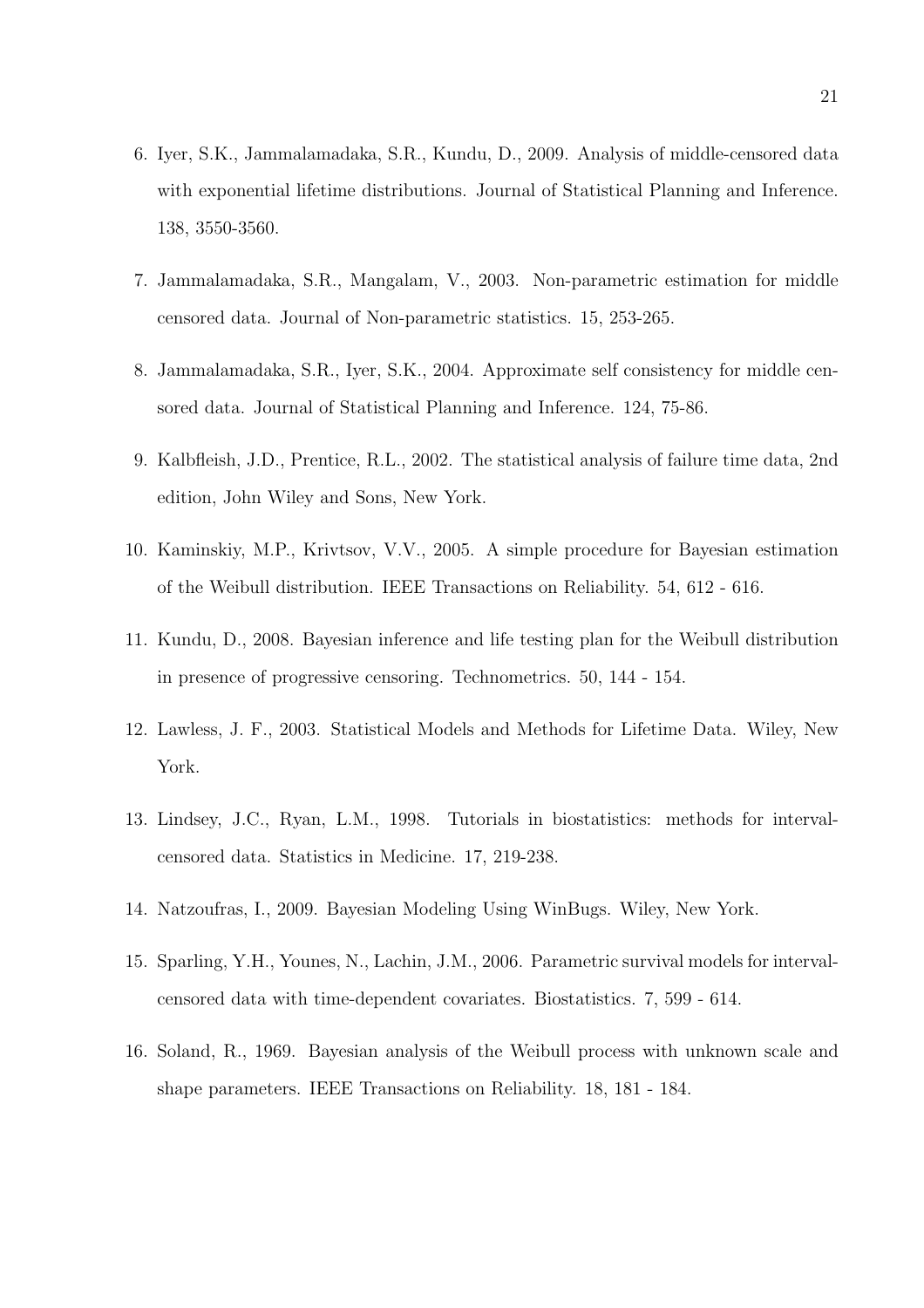## Appendix

Note that we have two parameters  $\alpha$  and  $\lambda$ . Let  $\pi_0(\alpha, \lambda)$  be the joint prior distribution of  $\alpha$ and  $\lambda$ . Using the notation  $(\lambda_1, \lambda_2) = (\alpha, \lambda)$ , the Lindley's approximation can be written as

$$
\hat{g} = g(\hat{\lambda}_1, \hat{\lambda}_2) + \frac{1}{2} (A + l_{30}B_{12} + l_{03}B_{21} + l_{21}C_{12} + l_{12}C_{21}) + p_1 A_{12} + p_2 A_{21},
$$
 (38)

where

$$
A = \sum_{i=1}^{2} \sum_{j=1}^{2} w_{ij} \tau_{ij}, \quad l_{ij} = \frac{\partial^{i+j} l(\lambda_1, \lambda_2)}{\partial \lambda_i^i \lambda_2^j}, i, j = 0, 1, 2, 3, \quad \text{and} \quad i+j = 3, \quad p_i = \frac{\partial p}{\partial \lambda_i}, \quad w_i = \frac{\partial g}{\partial \lambda_i},
$$

$$
w_{ij} = \frac{\partial^2 g}{\partial \lambda_i \partial \lambda_j}, \quad p = \ln \pi_0(\lambda_1, \lambda_2), \quad A_{ij} = w_i \tau_{ii} + w_j \tau_{ji}, \quad B_{ij} = (w_i \tau_{ii} + w_j \tau_{ij}) \tau_{ii},
$$

$$
c_{ij} = 3w_i \tau_{ii} \tau_{ij} + w_j (\tau_{ii} \tau_{jj} + 2\tau_{ij}^2).
$$

Now when  $g(\alpha, \lambda) = \alpha$ , we have  $w_1 = 1$ ,  $w_2 = 0$ ,  $w_{ij} = 0$ ,  $i, j = 1, 2$ , then

$$
A = 0, B_{12} = \tau_{11}^2, B_{21} = \tau_{21}\tau_{22}, C_{12} = 3\tau_{11}\tau_{12}, C_{21} = (\tau_{22}\tau_{11} + 2\tau_{21}^2) A_{12} = \tau_{11}, A_{21} = \tau_{12}.
$$

Now (29) follows by using

$$
p_1 = \left(\frac{a-1}{\hat{\alpha}} - b\right)
$$
 and  $p_2 = \left(\frac{c-1}{\hat{\lambda}} - d\right)$ .

For (30), note that  $g(\alpha, \lambda) = \lambda$ ; then

$$
w_1 = 0, w_2 = 1, w_{ij} = 0, i, j = 1, 2;
$$

and

$$
A = 0, B_{12} = \tau_{12}\tau_{11}, B_{21} = \tau_{22}^2, C_{12} = \tau_{11}\tau_{22} + 2\tau_{12}^2, C_{21} = 3\tau_{22}\tau_{21} A_{12} = \tau_{21}, A_{21} = \tau_{22}.
$$

Here we have

$$
l(\alpha, \lambda) = \ln c + n_1 \ln \alpha + n_1 \ln \lambda + (\alpha - 1) \sum_{i=1}^{n_1} \ln t_i - \lambda \sum_{i=1}^{n_1} t_i^{\alpha} + \sum_{i=n_1+1}^{n_1+n_2} \ln \left( e^{-\lambda t_i^{\alpha}} - e^{-\lambda r_i^{\alpha}} \right),
$$